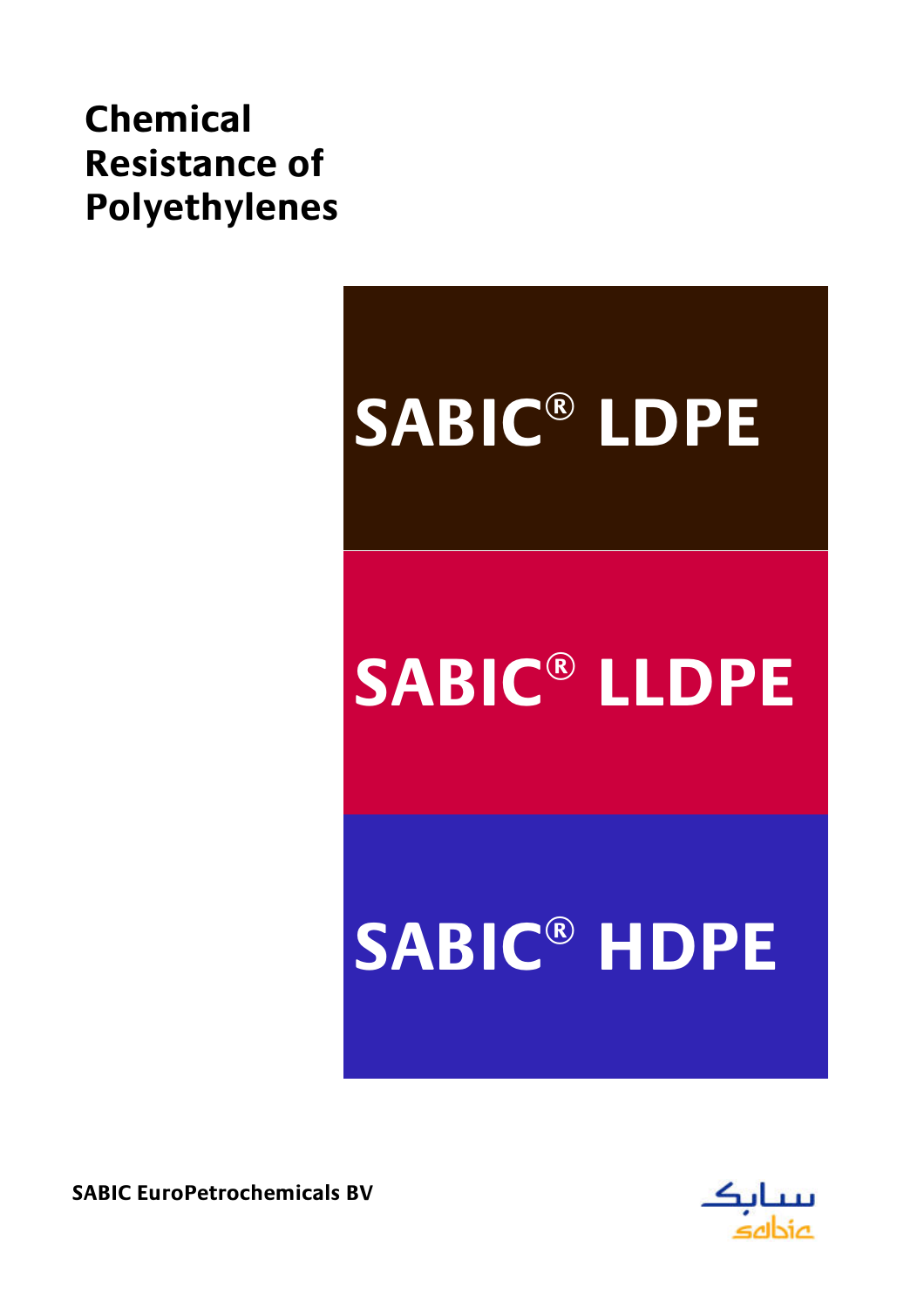# Company profile

In Europe SABIC is a major polymer producer with an annual production of 6 million tons. The European SABIC business also harbours the sales organization for all SABIC products manufactured elsewhere in the world.

The European headquarter is located in Sittard (The Netherlands) and integrated world scale production facilities are based in Geleen (The Netherlands) and Gelsenkirchen (Germany) Geleen is also the hometown of a state of the art RD center. Sales offices operate from the Netherlands,The United Kingdom, France, Germany Italy, Spain and Denmark.

Apart from polyethylenes and polypropylenes SABIC in Europe also produces products like benzene, acetylene and MBTE. Polyethylenes and polypropylenes are used in automotive applications, dustbins, furniture, packaging, photo and imaging, pipes, sheets, textiles, wires and cables and many other applications.

The European branch forms part of SABIC, the largest Middle East petrochemicals player and the number 4 global player in polyolefins worldwide, producing almost 5 million tons of polyethylene and polypropylene per year. Apart from this SABIC is also active in chemicals, fertilizers and metals.

#### Introduction

The following tables give information on the probable performance under normal conditions of SABIC® LDPE, SABIC® LLDPE and SABIC® HDPE.

The factors evaluated are the resistance to chemical and physical attack and the permeability to various media.

The qualifications given in the tables hold for SABIC PE grades in general. The grade to be chosen depends on the application, and it will often be seen that the performance is better than indicated in the tables. Other factors having a strong influence are:

- The temperature,
- The contact time between the polyethylene and the medium,
- The presence of internal stress,
- The wall/film thickness.

# Explanation

| Symbol          | Meaning    | <b>Notes</b>                                                                                                                 |
|-----------------|------------|------------------------------------------------------------------------------------------------------------------------------|
| $++$            | Good       | The product has no effect                                                                                                    |
| $\overline{+}$  | Fair       | Less suitable grades and unfavourable<br>conditions give rise to difficulties                                                |
| O               | Doubtful   | Application of PE as packaging material<br>(bottles) involves hazards which can be<br>disregarded in some special cases only |
|                 |            | Is not recommended for packaging<br>applications                                                                             |
|                 | Unsuitable | The product produces inflammable,<br>toxic or unpleasant-smelling vapours                                                    |
| CO <sub>2</sub> |            | Permeable to carbon dioxide                                                                                                  |
| 02              |            | Permeable to oxygen                                                                                                          |

It is recommended to use a low melt index grade to avoid the formation of internal and external stresses in order to minimize the hazard of environmental stress cracking if a "+" or "o" sign is indicated under 'physical attack'.

It is recommended to use a high density grade if a "+" or "o" sign is indicated under 'permeability'.

It is definitely inadvisable to use polyethylene as packaging material if a "-" sign is indicated!

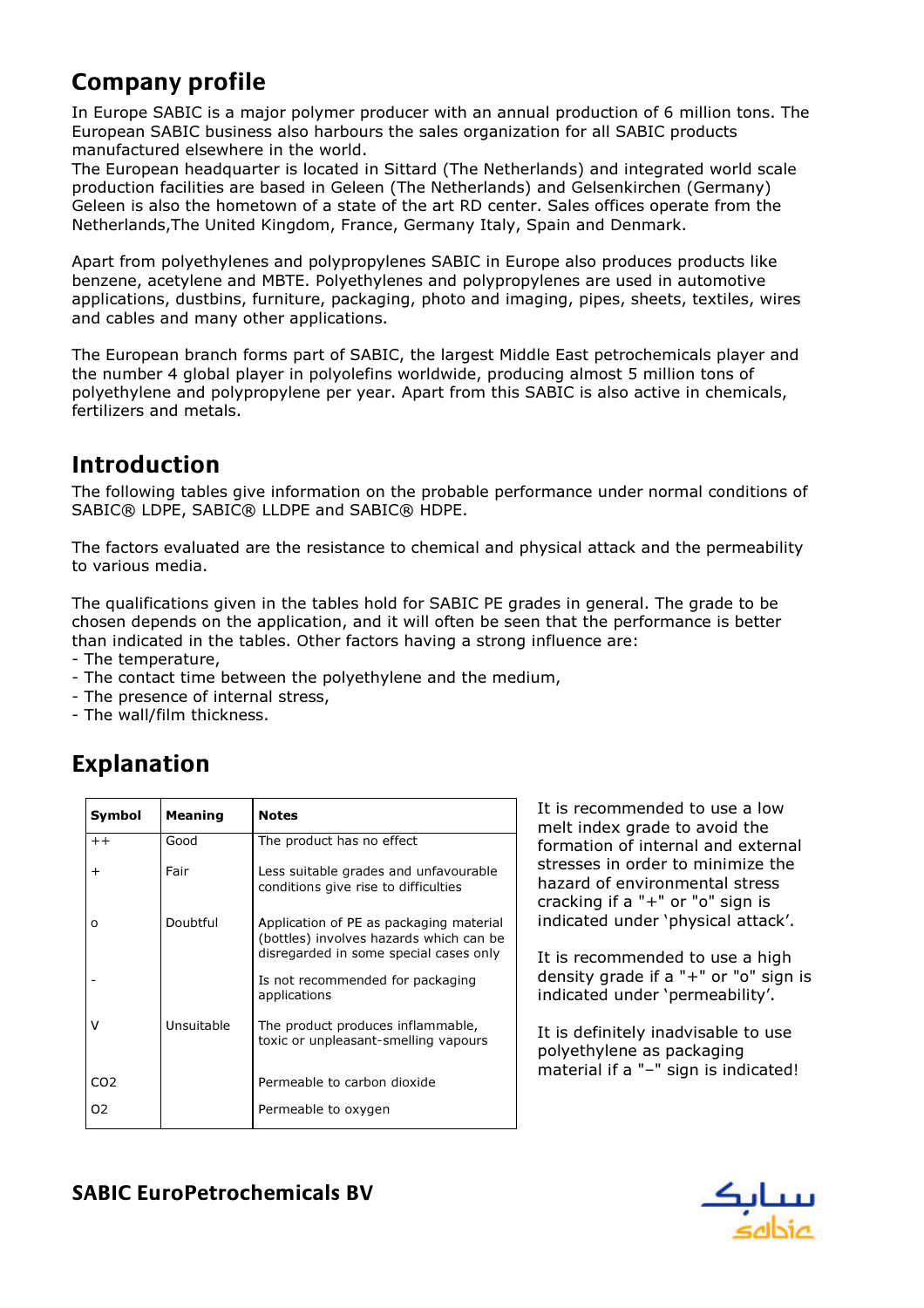| <b>Chemicals</b>      | <b>Resistance to</b><br><b>Chemical attack</b> |                 | <b>Resistance</b><br>to Physical |                     | <b>Permeability</b>              | <b>Remarks</b>  |
|-----------------------|------------------------------------------------|-----------------|----------------------------------|---------------------|----------------------------------|-----------------|
|                       | $+20^{\circ}C$                                 | $+60^{\circ}C$  | attack                           |                     | $+40^{\circ}$ C +60 $^{\circ}$ C |                 |
| $\mathbf{A}$          |                                                |                 |                                  |                     |                                  |                 |
| Acetaldehyde          | $++$                                           | $++$            | $\mathsf{o}$                     | $\mathsf{o}\xspace$ | $\overline{\phantom{0}}$         | $\vee$          |
| Acetanilide           | $++$                                           | $++$            | $++$                             | $++$                | $+ +$                            |                 |
| Acetic acid 5%        | $++$                                           | $^{\mathrm{+}}$ | $+$                              | $++$                | $++$                             |                 |
| Acetic acid 50%       | $+ +$                                          | $++$            | $+$                              | $+$                 | $+$                              | $\vee$          |
| Acetic anhydride      | $^{\mathrm{+}}$                                | $+ +$           | $\mathsf{o}$                     | o                   | $\mathsf{o}\xspace$              | V               |
| Acetone               | $+ +$                                          | $+ +$           | $\mathsf{o}$                     | $\mathsf{o}$        | $\overline{\phantom{0}}$         | $\vee$          |
| Acetophenone          | $+ +$                                          | $+ +$           | $+$                              | $\mathsf{o}$        | $\overline{\phantom{0}}$         | $\vee$          |
| Acetylsalicylic acid  | $^{\mathrm{+}}$                                | $++$            | $++$                             | $++$                | $++$                             |                 |
| Acrylonitrile         | $+ +$                                          | $+ +$           | $+$                              | $\mathsf{o}\xspace$ | $\overline{\phantom{0}}$         | $\sf V$         |
| Adipic acid           | $+ +$                                          | $+ +$           | $+$                              | $+$                 | $\ddot{}$                        |                 |
| Alcohol               | $^{\mathrm{+}}$                                | $++$            | $\mathsf{o}$                     | $+$                 | $+$                              |                 |
| Allylacohol           | $+ +$                                          | $+ +$           | $\boldsymbol{+}$                 | $\mathsf{o}$        | $\mathsf{o}\xspace$              | V               |
| Alum (all types)      | $++$                                           | $+ +$           | $++$                             | $++$                | $++$                             |                 |
| Aluminium oxide       | $++$                                           | $+ +$           | $++$                             | $++$                | $+ +$                            |                 |
| Aluminium salts       |                                                |                 |                                  |                     |                                  | See page 24     |
| Amino acids           | $+ +$                                          | $+ +$           | $++$                             | $+ +$               | $+ +$                            |                 |
| Ammonia               | $+ +$                                          | $++$            | $+ +$                            | $+ +$               | $+ +$                            | CO <sub>2</sub> |
| Ammonium salts        |                                                |                 |                                  |                     |                                  | See page 24     |
| Ammonium-nitrate lime | $+ +$                                          | $+ +$           | $+ +$                            | $+ +$               | $+ +$                            |                 |
| Amylacetate           | $++$                                           | $++$            | $\mathsf{o}$                     | $\mathsf{o}$        | $\overline{\phantom{0}}$         | V               |
| Amylalcohol           | $+ +$                                          | $+ +$           | $^{+}$                           | $+$                 | $\boldsymbol{+}$                 | $\vee$          |
| Aniline               | $+ +$                                          | $+ +$           | $\mathsf{o}$                     | $\mathsf{o}$        | $\mathsf{o}$                     | V               |

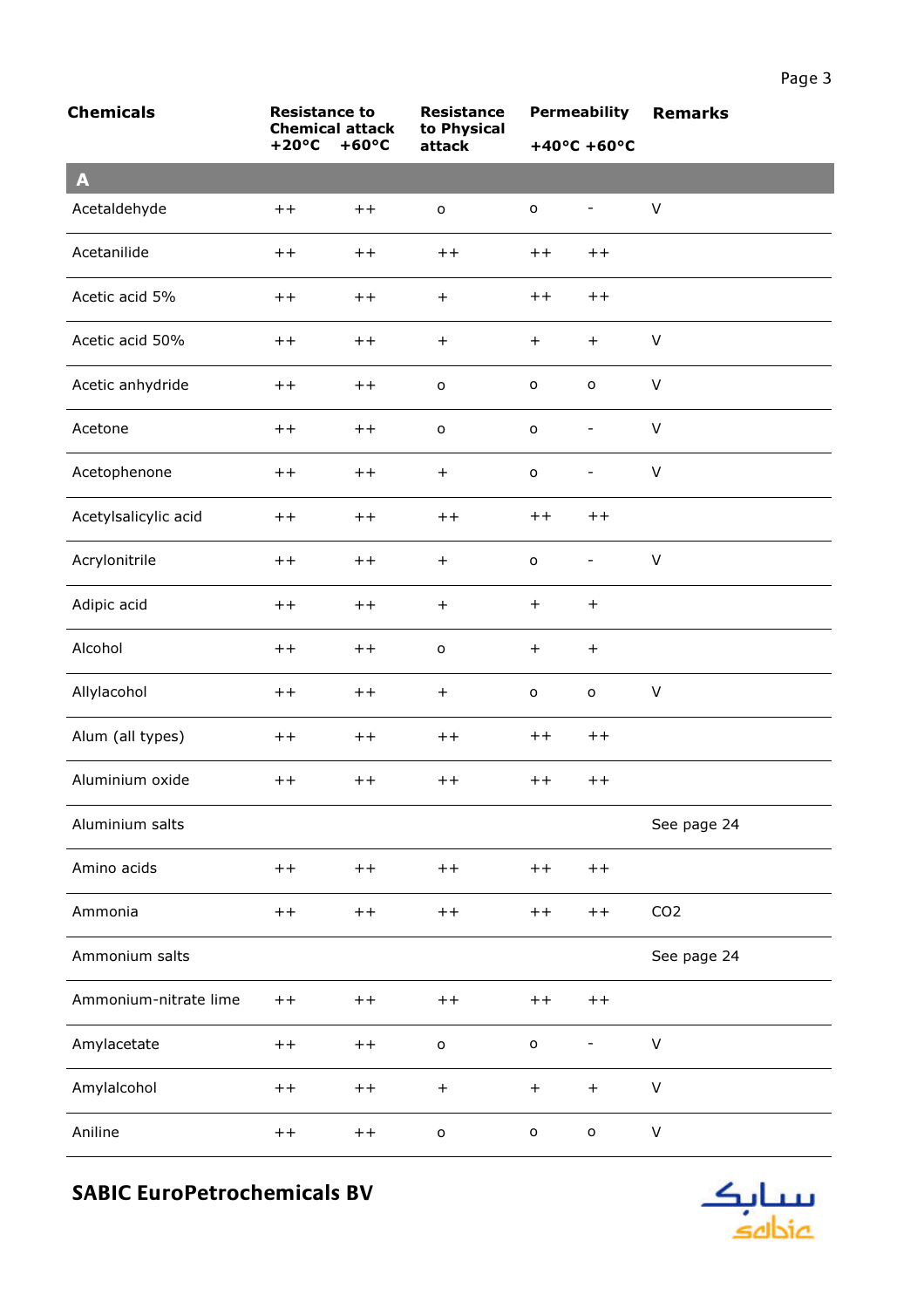| Resistance<br>to Physical |           |                       | <b>Permeability Remarks</b> |
|---------------------------|-----------|-----------------------|-----------------------------|
| attack                    |           | $+40^{\circ}$ C +60°C |                             |
| $\ddot{}$                 | $\ddot{}$ | $^{+}$                |                             |
| $++$                      | $\ddot{}$ | $\ddot{}$             |                             |
| $\ddot{}$                 | $\ddot{}$ | $\pm$                 |                             |
| $\ddot{}$                 |           |                       | v                           |
| o                         | o         |                       | V                           |
| $\div$                    | $+ +$     | $+ +$                 |                             |

| Aniseed oil            | $++$           | $++$                     | $\overline{+}$    | $\overline{\phantom{a}}$ | $\overline{\phantom{a}}$ | V               |
|------------------------|----------------|--------------------------|-------------------|--------------------------|--------------------------|-----------------|
| Anisole                | $+ +$          | $+ +$                    | $\mathsf{o}$      | $\mathsf{o}\xspace$      | $\overline{\phantom{a}}$ | $\vee$          |
| Anthraquinone          | $++$           | $++$                     | $+$               | $++$                     | $++$                     |                 |
| Antifreeze             | $++$           | $++$                     | $\ddot{}$         | $+ +$                    | $++$                     |                 |
| Antimony               | $+ +$          | $++$                     | $++$              | $+ +$                    | $++$                     |                 |
| Antimony compounds     |                |                          |                   |                          |                          | See page 24     |
| Aqua regia             | $\overline{a}$ | $\overline{\phantom{a}}$ | $\mathsf{o}$      | $++$                     | $++$                     | not recommended |
| Arsenic                | $++$           | $++$                     | $++$              | $++$                     | $++$                     |                 |
| Arsenic trioxide       | $++$           | $++$                     | $++$              | $++$                     | $++$                     |                 |
| Aspirin                | $++$           | $++$                     | $++$              | $++$                     | $++$                     |                 |
| Atropine and its salts | $++$           | $++$                     | $++$              | $++$                     | $++$                     |                 |
| $\mathbf{B}$           |                |                          |                   |                          |                          |                 |
| Barium hydroxide       | $+ +$          | $++$                     | $\overline{+}$    | $++$                     | $++$                     | CO <sub>2</sub> |
| Barium salts           |                |                          |                   |                          |                          | See page 24     |
| Barium sulphide        | $++$           | $++$                     | $++$              | $\boldsymbol{+}$         | $++$                     |                 |
| Battery acid           | $+ +$          | $+ +$                    | $++$              | $++$                     | $++$                     |                 |
| Beer                   | $++$           | $++$                     | $+ +$             | $+$                      | $\boldsymbol{+}$         | CO2 (pressure)  |
| Benzaldehyde           | $++$           | $++$                     | $\mathsf{o}$      | $\circ$                  | $\overline{\phantom{a}}$ | $\mathsf V$     |
| Benzene (benzole)      | $++$           | $++$                     | $\qquad \qquad +$ | $\overline{\phantom{a}}$ |                          | $\mathsf V$     |

**Chemicals** 

soluble

soluble

Aniline salts

Aniline dyes dry, -oil-

Aniline dyes dry, -water-

**Resistance to** 

 $++$ 

 $++$ 

 $++$ 

**Chemical attack** 

 $+20^{\circ}$ C  $+60^{\circ}$ C

 $++$ 

 $+ +$ 

 $++$ 

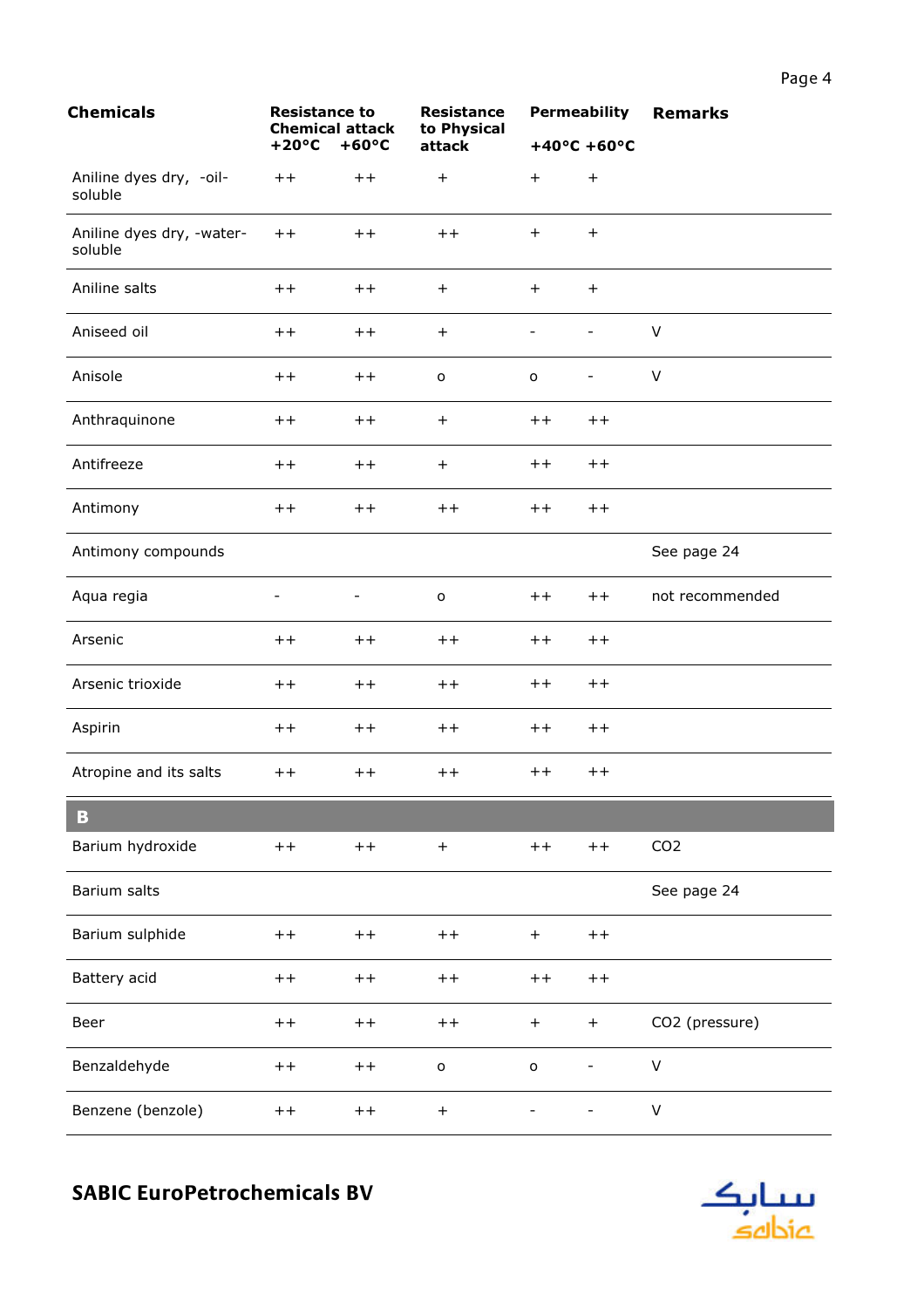| <b>Chemicals</b>          | <b>Resistance to</b><br><b>Chemical attack</b> |                          | <b>Resistance</b><br>to Physical | <b>Permeability</b>      |                          | <b>Remarks</b>      |
|---------------------------|------------------------------------------------|--------------------------|----------------------------------|--------------------------|--------------------------|---------------------|
|                           | $+20^{\circ}C$                                 | $+60^{\circ}C$           | attack                           |                          | $+40^{\circ}$ C +60°C    |                     |
| Benzene hexachloride      | $^{\mathrm{+}}$                                | $++$                     | $\ddot{}$                        | $+$                      | $+$                      | $\sf V$             |
| Benzene sulphonic acid    | $^{\mathrm{+}}$                                | $++$                     | $\mathsf{o}$                     | $++$                     | $++$                     |                     |
| Benzoic acid              | $+ +$                                          | $++$                     | $+$                              | $++$                     | $++$                     |                     |
| Benzyl acetate            | $++$                                           | $++$                     | $+$                              | $\overline{\phantom{a}}$ | $\overline{\phantom{a}}$ | $\vee$              |
| Benzyl Alcohol            | $+ +$                                          | $++$                     | $\mathsf{o}$                     | $+$                      | $+$                      | V                   |
| Bicarburetted soda        | $++$                                           | $++$                     | $++$                             | $+ +$                    | $++$                     |                     |
| Bichromate sulphuric acid | $\mathsf{o}$                                   |                          | $\ddot{}$                        | $++$                     | $++$                     |                     |
| Bicycle oil               | $+ +$                                          | $++$                     | $+$                              | $\mathsf{o}\xspace$      | $\mathsf{o}$             |                     |
| Bismuth compounds         |                                                |                          |                                  |                          |                          | See page 24         |
| Bismuth trichloride       | $++$                                           | $+ +$                    | $\mathsf{o}$                     | $+$                      | $+$                      |                     |
| Bitumen                   | $+ +$                                          | $++$                     | $+$                              | $\mathsf{o}$             | $\mathsf{o}$             | $\vee$              |
| Blankite                  | $+ +$                                          | $++$                     | $+ +$                            | $+ +$                    | $+ +$                    | 02, CO <sub>2</sub> |
| Bleaching liquor          | $\ddot{}$                                      |                          | $++$                             | $++$                     | $++$                     |                     |
| Bleaching lye             | $\ddot{}$                                      | $\overline{\phantom{a}}$ | $++$                             | $++$                     | $++$                     |                     |
| Bleaching powder          | $++$ $+$                                       |                          | $++$                             | $++$                     | $++$                     |                     |
| Blue ashes                | $+ +$                                          | $++$                     | $+ +$                            | $++$                     | $++$                     |                     |
| <b>Borax</b>              | $+ +$                                          | $++$                     | $+ +$                            | $++$                     | $+ +$                    |                     |
| Boric acid                | $++$                                           | $++$                     | $++$                             | $+ +$                    | $+ +$                    |                     |
| Boric acid solution       | $++$                                           | $+ +$                    | $++$                             | $++$                     | $+ +$                    |                     |
| <b>Braking fluids</b>     | $+ +$                                          | $++$                     | $\mathsf{o}$                     | $+$                      | $+$                      |                     |
| Brass polish              | $+ +$                                          | $++$                     | $\qquad \qquad +$                | $++$                     | $+ +$                    |                     |
| <b>Brillantine</b>        | $+ +$                                          | $++$                     | $+$                              | $+$                      | $\mathsf 0$              |                     |
| <b>Brine</b>              | $++$                                           | $++$                     | $++$                             | $++$                     | $+ +$                    |                     |

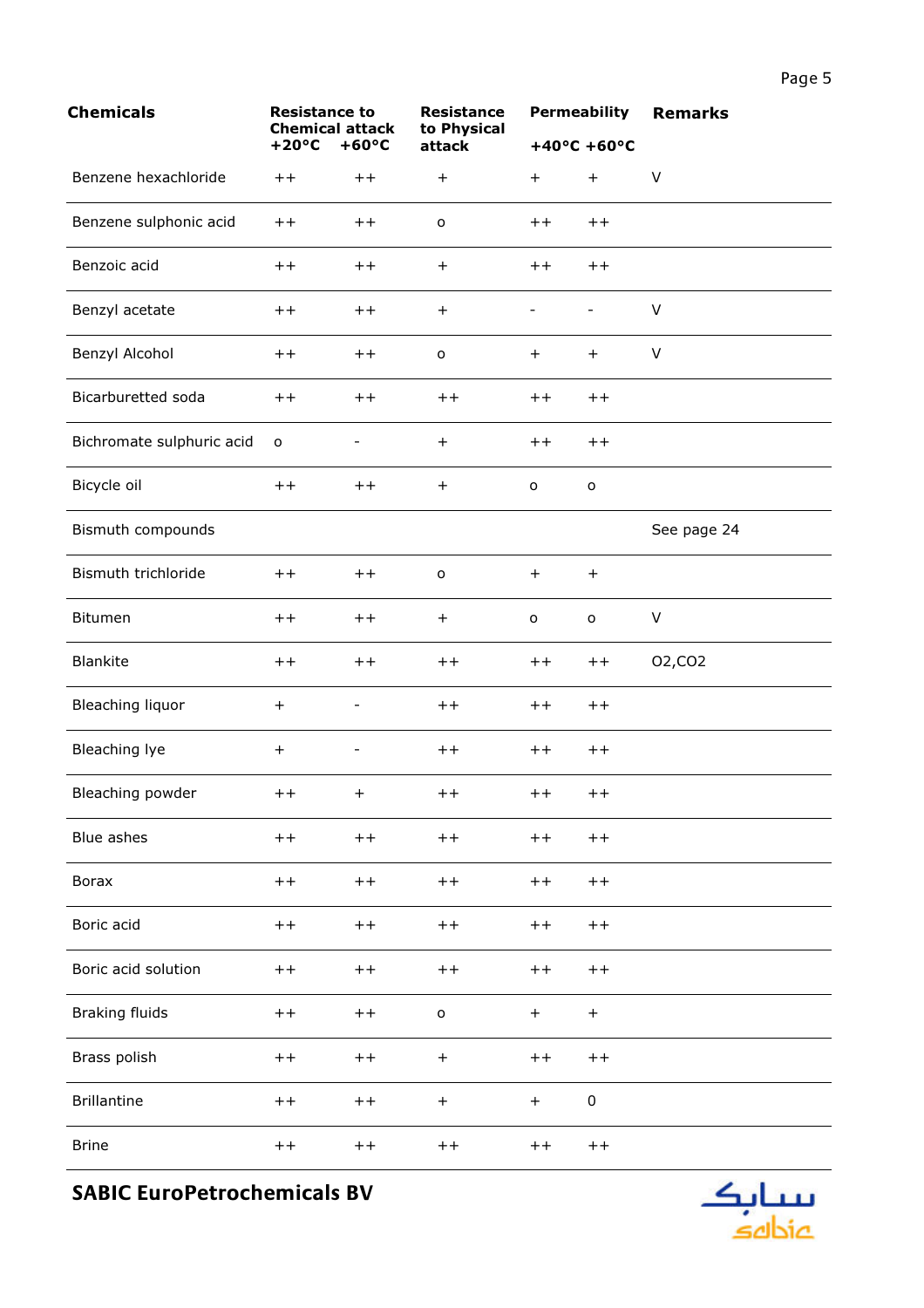| <b>Chemicals</b>       | <b>Resistance to</b><br><b>Chemical attack</b><br>$+60^{\circ}C$<br>$+20^{\circ}C$ |                   | <b>Resistance</b><br>to Physical |                          | <b>Permeability</b>      | <b>Remarks</b>  |
|------------------------|------------------------------------------------------------------------------------|-------------------|----------------------------------|--------------------------|--------------------------|-----------------|
|                        |                                                                                    |                   | attack                           |                          | $+40^{\circ}$ C +60°C    |                 |
| <b>Bromine</b>         | $\qquad \qquad -$                                                                  | $\qquad \qquad -$ | $\qquad \qquad -$                |                          | $\overline{\phantom{a}}$ |                 |
| Bromobenzene(-benzole) | $++$                                                                               | $++$              | $\ddot{}$                        | $\overline{\phantom{a}}$ | $\overline{\phantom{a}}$ |                 |
| Bromophorm             | $++$                                                                               | $++$              | $+$                              |                          |                          |                 |
| Butane diol            | $++$                                                                               | $++$              | $+$                              | $++$                     | $++$                     |                 |
| <b>Butanol</b>         | $++$                                                                               | $++$              | $+$                              | $+$                      | $+$                      | $\vee$          |
| <b>Butter</b>          | $++$                                                                               | $++$              | $+$                              | $+$                      | $\mathsf{o}\,$           | CO <sub>2</sub> |
| Butyl acetate          | $++$                                                                               | $++$              | $\mathsf{o}$                     | $\overline{\phantom{0}}$ | $\qquad \qquad -$        | $\vee$          |
| Butyl alcohol          | $^{\mathrm{+}}$                                                                    | $+ +$             | $+$                              | $+$                      | $+$                      | $\vee$          |
| Butyl chloride         | $+ +$                                                                              | $++$              | $\ddot{}$                        | $\overline{\phantom{a}}$ | $\overline{\phantom{a}}$ |                 |
| Butyl phenol           | $+ +$                                                                              | $++$              | $\mathsf{o}$                     | $+$                      | $\mathsf{o}$             |                 |
| Butylraldehyde         | $++$                                                                               | $++$              | $\mathsf{o}$                     | o                        | $\mathsf{o}$             |                 |
| Butyric acid           | $++$                                                                               | $++$              | $\mathsf{o}$                     | $\ddot{}$                | $+$                      | $\vee$          |
| $\mathbf C$            |                                                                                    |                   |                                  |                          |                          |                 |
| Cadmium salts          |                                                                                    |                   |                                  |                          |                          | See page 24     |
| Cadmium suphide        | $++$                                                                               | $++$              | $++$                             | $++$                     | $+ +$                    |                 |
| Caffeine and its salts | $++$                                                                               | $++$              | $+ +$                            | $++$                     | $+ +$                    |                 |
| Calcium hydroxide      | $++$                                                                               | $++$              | $++$                             | $++$                     | $+ +$                    | CO <sub>2</sub> |
| Calcium hypochlorite   | $+ +$                                                                              | $\ddot{}$         | $+ +$                            | $+ +$                    | $++$                     |                 |
| Calcium salts          |                                                                                    |                   |                                  |                          |                          | See page 24     |
| Californian mixture    | $++$                                                                               | $++$              | $+ +$                            | $++$                     | $+ +$                    | CO <sub>2</sub> |
| Calomel                | $+ +$                                                                              | $++$              | $+ +$                            | $+ +$                    | $++$                     |                 |
| Camphor                | $++$                                                                               | $++$              | $\mathsf{o}$                     | $\mathsf{o}$             | $\mathsf{o}$             | $\sf V$         |
| Camphor oil            | $+ +$                                                                              | $++$              | $^{+}$                           | $\mathbf{o}$             | $\mathsf{o}$             | V               |

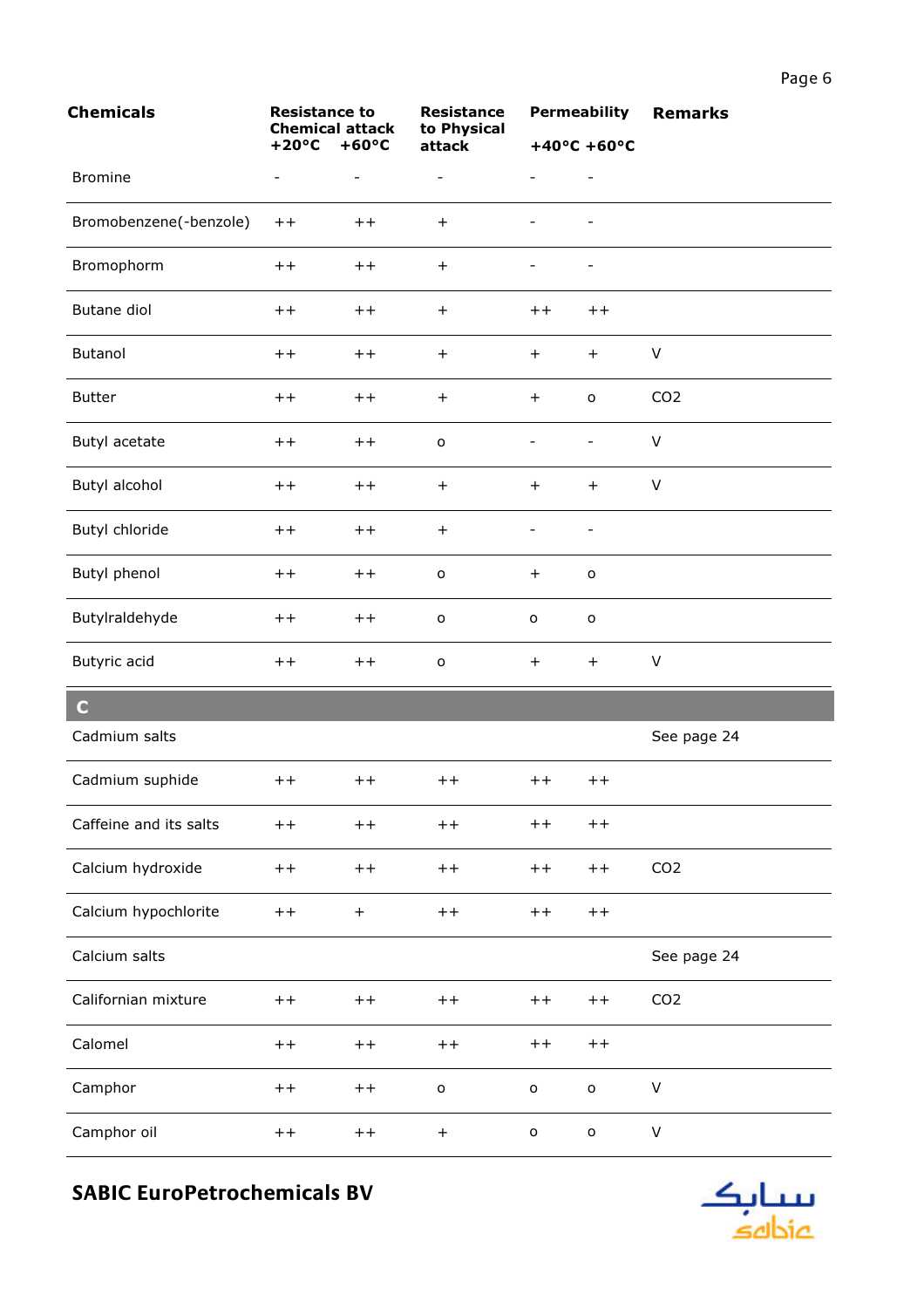| <b>Chemicals</b>               | <b>Resistance to</b><br><b>Chemical attack</b><br>$+60^{\circ}C$<br>$+20^{\circ}C$ |       | <b>Resistance</b><br>to Physical | <b>Permeability</b><br>$+40^{\circ}$ C +60°C |                          | <b>Remarks</b>  |
|--------------------------------|------------------------------------------------------------------------------------|-------|----------------------------------|----------------------------------------------|--------------------------|-----------------|
|                                |                                                                                    |       | attack                           |                                              |                          |                 |
| Caprolactam                    | $++$                                                                               | $++$  | $\ddot{}$                        | $++$                                         | $+ +$                    |                 |
| Carbazole                      | $++$                                                                               | $++$  | $++$                             | $+$                                          | $\mathsf{o}$             | V               |
| Carbolineum                    | $++$                                                                               | $++$  | $\mathsf{o}$                     | o                                            | $\qquad \qquad -$        | V               |
| Carbon black                   | $++$                                                                               | $++$  | $++$                             | $+ +$                                        | $++$                     |                 |
| Carbon disulphide              | $++$                                                                               | $++$  | $+$                              | $\overline{\phantom{0}}$                     | $\overline{\phantom{a}}$ |                 |
| Carbon tetrachloride           | $++$                                                                               | $+ +$ | $+$                              | -                                            | $\overline{\phantom{a}}$ |                 |
| Carnauba wax                   | $++$                                                                               | $++$  | $+$                              | $+$                                          | $+$                      |                 |
| Castor oil                     | $+ +$                                                                              | $+ +$ | $\mathsf{o}$                     | $+$                                          | $\mathsf{o}$             |                 |
| Cattle feed                    | $++$                                                                               | $+ +$ | $++$                             | $+ +$                                        | $++$                     |                 |
| Caustic potash                 | $++$                                                                               | $++$  | $\ddot{}$                        | $++$                                         | $+ +$                    | CO <sub>2</sub> |
| Caustic soda                   | $++$                                                                               | $++$  | $\ddot{}$                        | $++$                                         | $++$                     | CO <sub>2</sub> |
| Cellosolve                     | $++$                                                                               | $++$  | $\ddot{}$                        | $+$                                          | $\mathsf{o}$             |                 |
| Cellulose varnish              | $+ +$                                                                              | $++$  | 0                                | $\overline{\phantom{0}}$                     | $\overline{\phantom{a}}$ |                 |
| Cetyl alcohol                  | $++$                                                                               | $++$  | $^{+}$                           | $+$                                          | $^{+}$                   |                 |
| Chloral (+chloral hydrate)     | $++$                                                                               | $++$  | $\mathsf{o}$                     | o                                            | о                        | V               |
| Chloro-acetic acids            | $++$                                                                               | $++$  | $\mathsf{o}$                     | $+ +$                                        | $++$                     | V               |
| Chloroamine                    | $++$                                                                               | $++$  | $++$                             | $++$                                         | $++$                     |                 |
| Chlorobenzene (-benzole)       | $++$                                                                               | $++$  | $\begin{array}{c} + \end{array}$ |                                              |                          |                 |
| Chloroform                     | $++$                                                                               | $++$  | $\ddot{}$                        |                                              | -                        |                 |
| Chloronitrobenzene - liquid ++ |                                                                                    | $++$  | $\mathsf{o}$                     | $\mathsf{o}$                                 |                          | V               |
| Chloronitrobenzene - solid     | $++$                                                                               | $++$  | $\ddot{}$                        | $\ddot{}$                                    |                          | V               |
| Chlorophenol (mono, etc.)      | $+ +$                                                                              | $+ +$ | $+$                              | $\mathsf{o}$                                 |                          | $\sf V$         |
| Chloropropionic acid           | $++$                                                                               | $++$  | $\mathsf{o}$                     | $+ +$                                        |                          |                 |

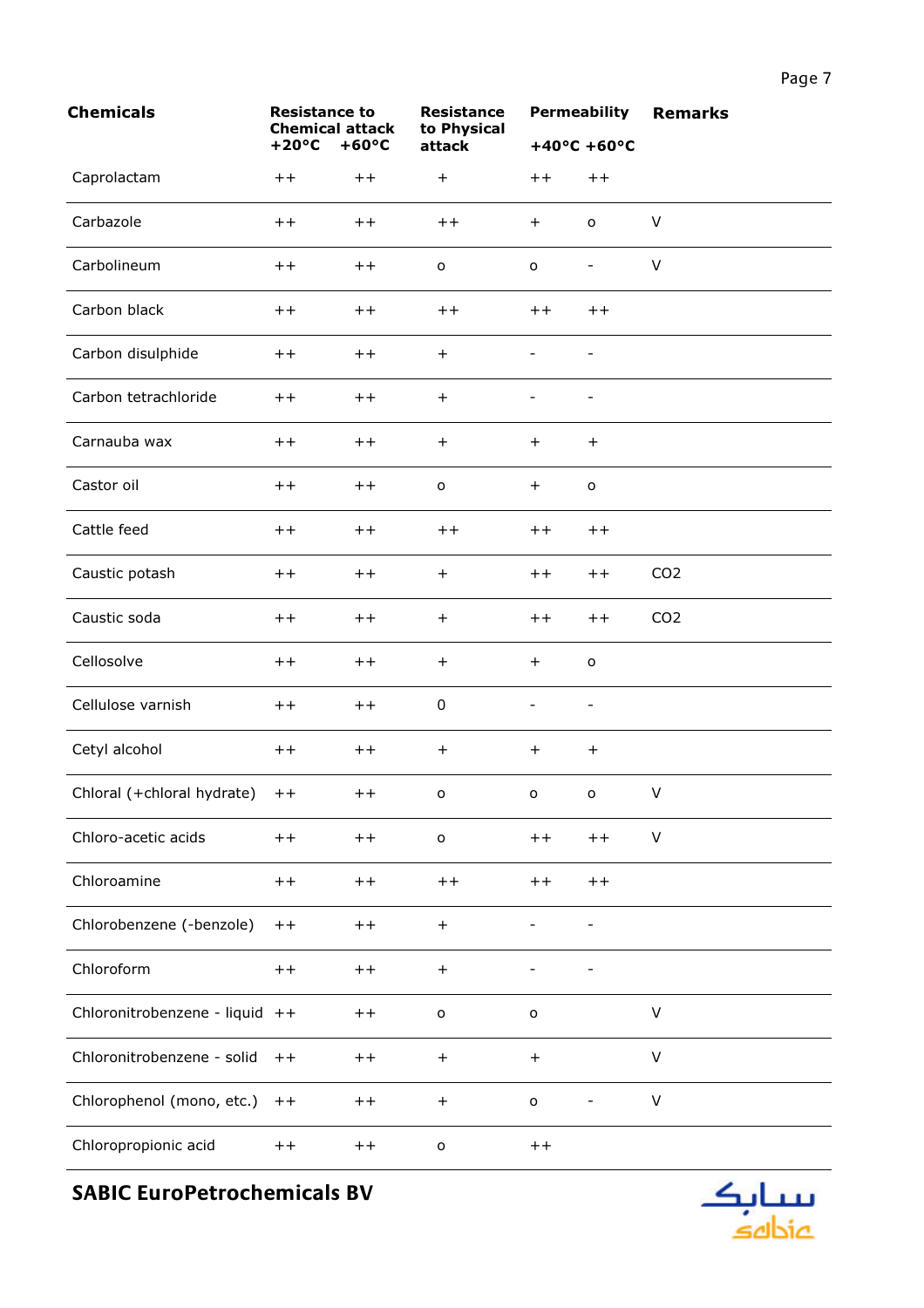| <b>Chemicals</b>     | <b>Resistance to</b><br><b>Chemical attack</b> |                          | <b>Resistance</b><br>to Physical |                          | <b>Permeability</b>      | <b>Remarks</b>  |
|----------------------|------------------------------------------------|--------------------------|----------------------------------|--------------------------|--------------------------|-----------------|
|                      | $+20^{\circ}C$                                 | $+60^{\circ}C$           | attack                           |                          | $+40^{\circ}$ C +60°C    |                 |
| Chlorosulphonic acid |                                                |                          |                                  |                          |                          | not recommended |
| Chromate yellow      | $+ +$                                          | $+ +$                    | $^{\mathrm{+}}$                  | $++$                     | $++$                     |                 |
| Chromatic acid       | $+$                                            | $\overline{\phantom{a}}$ | $\ddot{}$                        | $++$                     | $++$                     |                 |
| Chromium salts       |                                                |                          |                                  |                          |                          | See page 24     |
| Cinnamon             | $++$                                           | $++$                     | $+ +$                            | $+$                      | $+$                      | V               |
| Cinnamon oil         | $++$                                           | $++$                     | $\ddot{}$                        | -                        | $\overline{\phantom{a}}$ |                 |
| Citric acid          | $++$                                           | $++$                     | $++$                             | $++$                     | $+ +$                    |                 |
| Citronel oil         | $++$                                           | $++$                     | $\ddot{}$                        | $\overline{\phantom{a}}$ | $\overline{\phantom{a}}$ |                 |
| Clove oil            | $++$                                           | $++$                     | $\ddot{}$                        | o                        | o                        | V               |
| Cloves               | $++$                                           | $++$                     | $\ddot{}$                        | $+$                      | $+$                      | V               |
| Cobalt salts         |                                                |                          |                                  |                          |                          | See page 24     |
| Coconut fat          | $+ +$                                          | $++$                     | $^{+}$                           | $++$                     | $++$                     |                 |
| Coconut oil          | $+ +$                                          | $++$                     | $\ddot{}$                        | $+$                      | $+$                      |                 |
| Codliver oil         | $++$                                           | $++$                     | $\ddot{}$                        | $+$                      | $+$                      | CO <sub>2</sub> |
| Coffee               | $++$                                           | $++$                     | $++$ $-$                         |                          | $0\qquad 0$              | V               |
| Colophonium(resin)   | $+ +$                                          | $+ +$                    | $++$                             | $++$                     | $+ +$                    |                 |
| Copper green         | $++$                                           | $++$                     | $+ +$                            | $++$                     | $+ +$                    |                 |
| Copper oxide         | $+ +$                                          | $++$                     | $+ +$                            | $+ +$                    | $+ +$                    |                 |
| Copper oxychloride   | $+ +$                                          | $++$                     | $+ +$                            | $+ +$                    | $+ +$                    |                 |
| Copper salts         |                                                |                          |                                  |                          |                          | See page 24     |
| Cotton-seed oil      | $++$                                           | $++$                     | $\begin{array}{c} + \end{array}$ | $\boldsymbol{+}$         | $\mathsf{o}$             |                 |
| Cream (face, hands)  | $+ +$                                          | $++$                     | $\qquad \qquad +$                | $\boldsymbol{+}$         | $+$                      |                 |
| Creolin              | $++$                                           | $++$                     | $\mathsf{o}$                     | $\mathsf{o}$             |                          | V               |

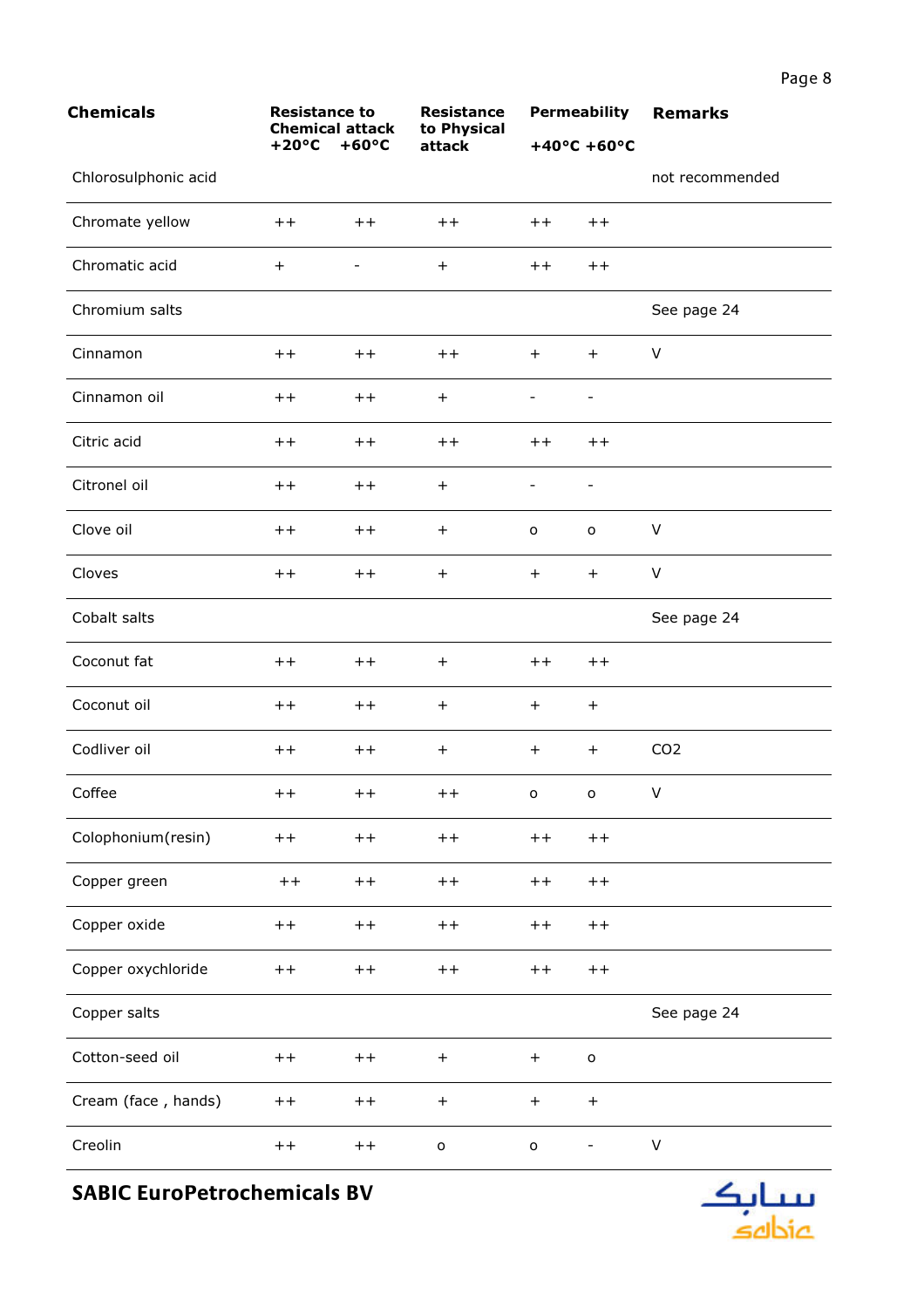| <b>Chemicals</b>               | <b>Resistance to</b><br><b>Chemical attack</b> |                  | <b>Resistance</b><br>to Physical |                          | <b>Permeability</b>              | <b>Remarks</b>  |
|--------------------------------|------------------------------------------------|------------------|----------------------------------|--------------------------|----------------------------------|-----------------|
|                                | $+20^{\circ}C$                                 | $+60^{\circ}C$   | attack                           |                          | $+40^{\circ}$ C +60°C            |                 |
| Creosote                       | $++$                                           | $+ +$            | $\mathsf{o}$                     | $\mathsf{o}\xspace$      | $\overline{\phantom{0}}$         | V               |
| Cresol (ortho, meta, para)     | $++$                                           | $+ +$            | $\mathsf{o}$                     | o                        | $\mathsf{o}$                     | $\vee$          |
| Crude oils (minerals)          | $++$                                           | $+ +$            | $\mathsf{o}$                     | o                        | $\mathsf{o}$                     | $\vee$          |
| Cyanamide                      | $++$                                           | $+ +$            | $++$                             | $+ +$                    | $+ +$                            |                 |
| Cyclohexane                    | $+ +$                                          | $+ +$            | $\mathsf{o}$                     | $\circ$                  | $\qquad \qquad -$                | $\sf V$         |
| Cyclohexanol                   | $+ +$                                          | $+ +$            | $\mathsf{o}$                     | $+$                      | $\ddot{}$                        | $\sf V$         |
| Cyclohexanone                  | $+ +$                                          | $++$             | $\mathsf{o}\xspace$              | $\mathsf{o}\,$           | $\mathsf{o}$                     | $\vee$          |
| D                              |                                                |                  |                                  |                          |                                  |                 |
| DDT (powder)                   | $++$                                           | $++$             | $+$                              | $++$                     | $++$                             |                 |
| Decalin                        | $++$                                           | $++$             | $+$                              |                          |                                  |                 |
| Detergents (liquid)            | $+ +$                                          | $++$             | $\mathsf{o}$                     | $+ +$                    | $++$                             |                 |
| Detergents (powder)            | $++$                                           | $++$             | $\ddot{}$                        | $+ +$                    | $++$                             |                 |
| Developer (phot.)              | $++$                                           | $+ +$            | $++$                             | $+ +$                    | $++$                             |                 |
| Dextrin                        | $+ +$                                          | $+ +$            | $++$                             | $+ +$                    | $++$                             |                 |
| Dibutyl phthalate              | $^{\mathrm{+}}$                                | $++$             | o                                | $+$                      | $++$                             |                 |
| Dichlorobenzene (-<br>benzole) | $+ +$                                          | $\boldsymbol{+}$ | $\qquad \qquad +$                |                          | $\qquad \qquad -$                |                 |
| Dichloroethylene               | $+ +$                                          | $++$             | $\boldsymbol{+}$                 | $\overline{\phantom{0}}$ | $\qquad \qquad \blacksquare$     |                 |
| Dichloromethane                | $++$                                           | $+ +$            | $\begin{array}{c} + \end{array}$ |                          |                                  |                 |
| Diesel oil                     | $++$                                           | $+ +$            | $\begin{array}{c} + \end{array}$ | $\mathsf{o}\,$           | $\mathbf{o}$                     | $\sf V$         |
| Diethanol amine                | $++$                                           | $+ +$            | $+$                              | $++$                     | $+ +$                            | CO <sub>2</sub> |
| Diethyl ether                  | $++$                                           | $+ +$            | $+ +$                            |                          |                                  |                 |
| Diethyl Ketone                 | $+ +$                                          | $+ +$            | $\mathsf{o}$                     | $\mathsf{o}\xspace$      | $\overline{\phantom{0}}$         |                 |
| Diethylene glycolether         | $++$                                           | $+ +$            | $\mathsf{o}$                     | $+$                      | $\begin{array}{c} + \end{array}$ | V               |

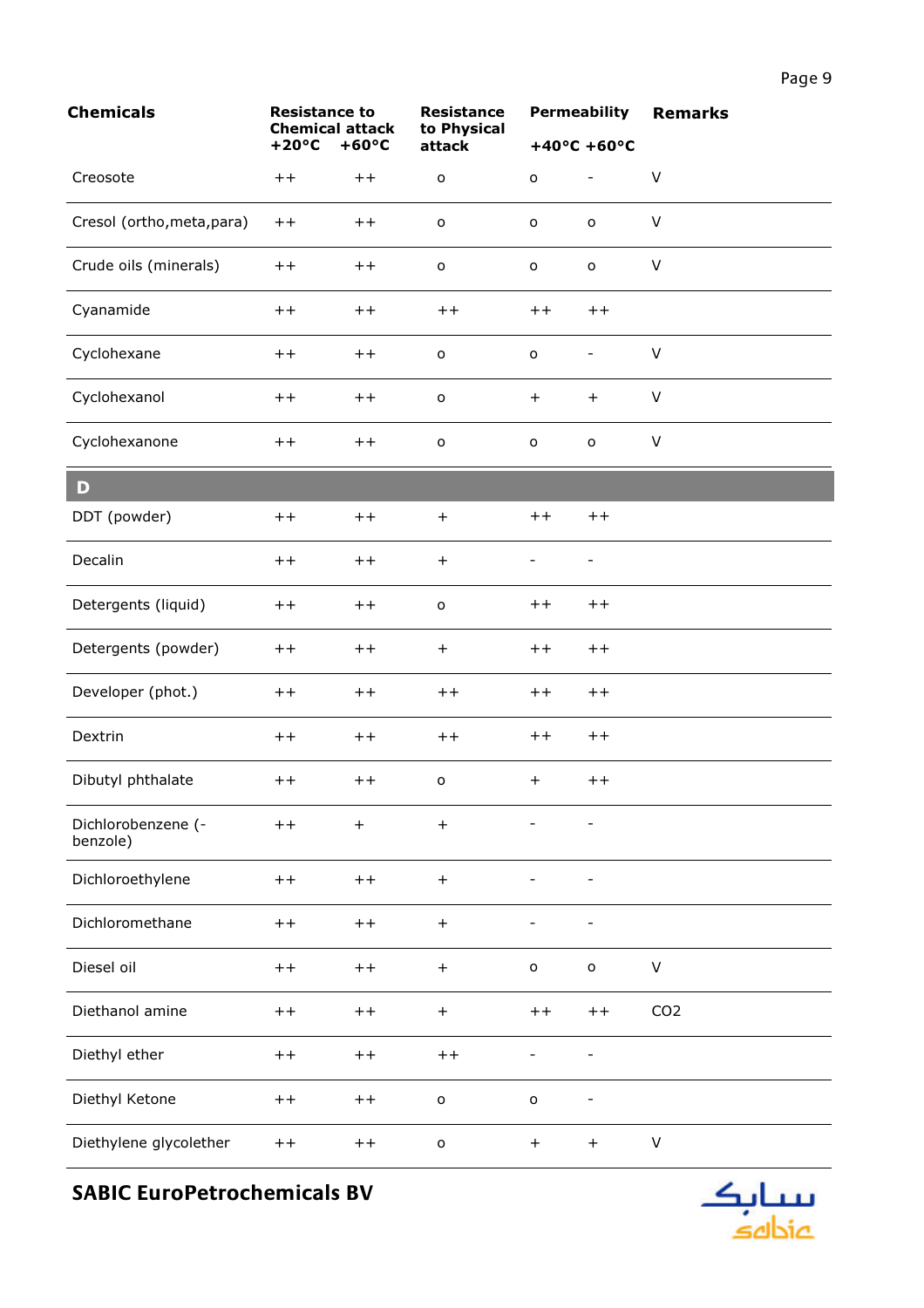| <b>Chemicals</b>               | <b>Resistance to</b><br><b>Chemical attack</b> |                          | <b>Resistance</b><br>to Physical |                              | <b>Permeability</b>          | <b>Remarks</b> |
|--------------------------------|------------------------------------------------|--------------------------|----------------------------------|------------------------------|------------------------------|----------------|
|                                | $+20^{\circ}C$                                 | $+60^{\circ}C$           | attack                           |                              | $+40^{\circ}$ C +60°C        |                |
| Dimethyl formamide             | $++$                                           | $++$                     | $\ddot{}$                        | $\ddot{}$                    | $+$                          |                |
| Dioctyl phthalate              | $++$                                           | $++$                     | $\ddot{}$                        | $\ddot{}$                    | $+$                          |                |
| Dioxane                        | $++$                                           | $++$                     | $\mathsf{o}$                     | $\mathsf{o}$                 | $\mathsf{o}$                 | $\sf V$        |
| Diphenyl amine                 | $++$                                           | $++$                     | $\ddot{}$                        | $\qquad \qquad +$            | $+$                          | $\vee$         |
| Diphenyl ether                 | $+ +$                                          | $++$                     | $\ddot{}$                        | $\mathsf{o}$                 | $\overline{\phantom{a}}$     | V              |
| Diphenyl oxide                 | $++$                                           | $++$                     | $\begin{array}{c} + \end{array}$ | $\mathsf{o}$                 | $\qquad \qquad -$            | $\mathsf V$    |
| Dolomite                       | $++$                                           | $++$                     | $+ +$                            | $++$                         | $++$                         |                |
| Ε                              |                                                |                          |                                  |                              |                              |                |
| Eau de cologne                 | $++$                                           | $++$                     | $\ddot{}$                        | $\mathsf{o}$                 | $\mathsf{o}$                 | $\sf V$        |
| Eau de Javelle                 | $\qquad \qquad +$                              | $\overline{\phantom{0}}$ | $++$                             | $++$                         | $++$                         |                |
| Emulsion paint                 | $+ +$                                          | $++$                     | $++$                             | $+ +$                        | $++$                         |                |
| Engine oil                     | $++$                                           | $++$                     | $\ddot{}$                        | o                            | $\mathsf{o}$                 |                |
| Epsom salt                     | $+ +$                                          | $++$                     | $+ +$                            | $++$                         | $++$                         |                |
| Ether                          | $++$                                           | $++$                     | $\mathsf{o}$                     | $\overline{\phantom{0}}$     | $\overline{\phantom{a}}$     | $\sf V$        |
| Etheric oil                    | $++$                                           | $++$                     | $\ddot{}$                        |                              |                              |                |
| Ethyl acetate                  | $++$                                           | $++$                     | $\mathsf{o}$                     | $\mathsf{o}$                 | $\overline{\phantom{a}}$     | $\sf V$        |
| Ethyl alcohol                  | $++$                                           | $++$                     | $\begin{array}{c} + \end{array}$ | $\qquad \qquad +$            | $+$                          |                |
| Ethyl aniline                  | $++$                                           | $++$                     | $\begin{array}{c} + \end{array}$ | $\mathsf{o}$                 | $\mathsf{o}$                 | $\sf V$        |
| Ethyl benzene (-benzole)       | $++$                                           | $++$                     | $\boldsymbol{+}$                 | $\overline{\phantom{0}}$     | $\overline{\phantom{0}}$     |                |
| Ethyl benzoate                 | $++$                                           | $++$                     | $\mathsf{o}$                     | $\mathsf{o}$                 | $\mathsf{o}$                 | V              |
| Ethyl chloride                 | $++$                                           | $++$                     | $\ddot{}$                        | $\qquad \qquad \blacksquare$ | $\qquad \qquad \blacksquare$ |                |
| Ethylene chloride<br>(mono,di) | $++$                                           | $++$                     | $\begin{array}{c} + \end{array}$ |                              |                              |                |
| Ethylene chlorohydrine         | $+ +$                                          | $+ +$                    | $\ddot{}$                        |                              |                              |                |

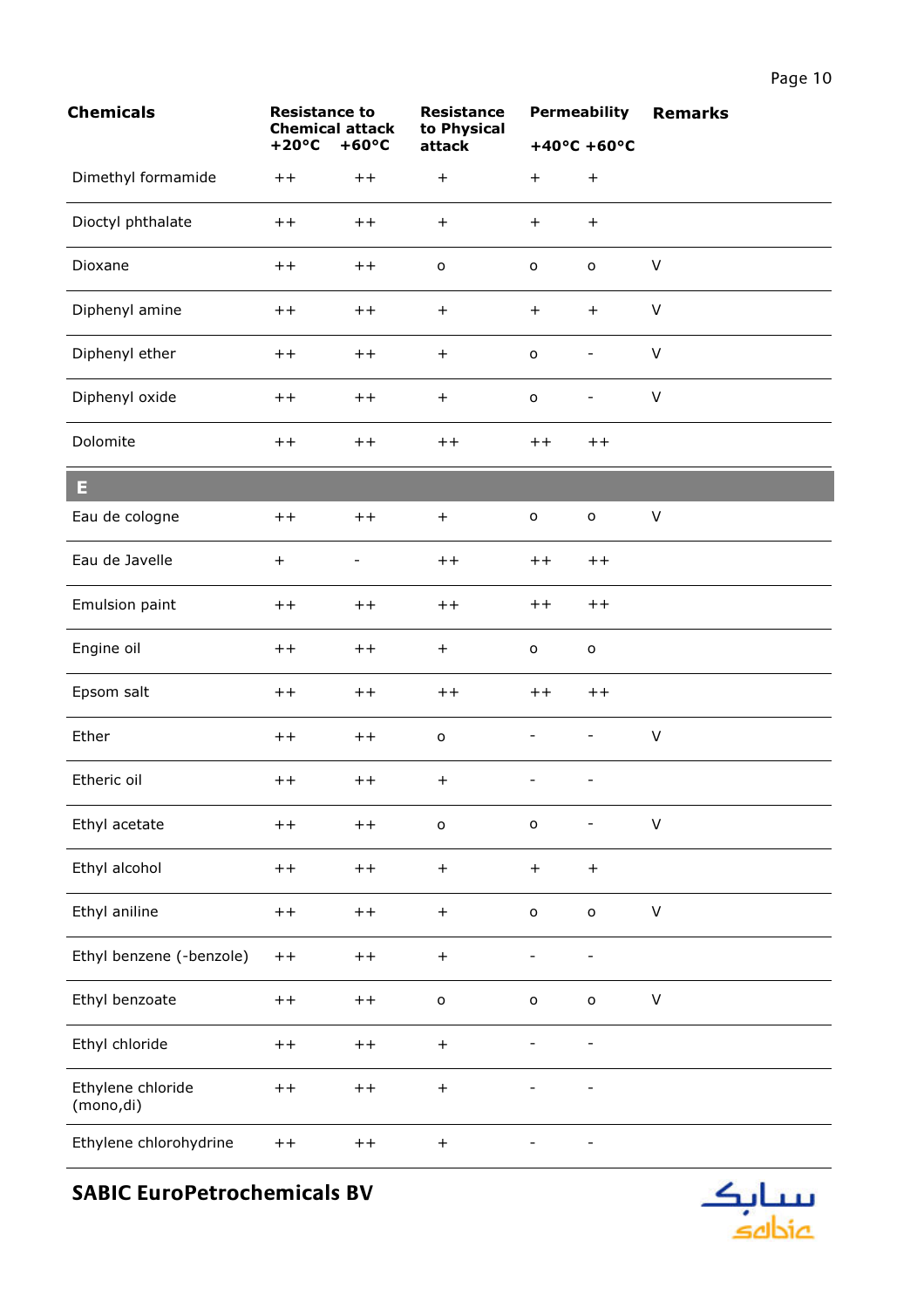| <b>Chemicals</b>        | <b>Resistance to</b><br><b>Chemical attack</b> |                | <b>Resistance</b><br>to Physical |                          | <b>Permeability</b>              | <b>Remarks</b> |
|-------------------------|------------------------------------------------|----------------|----------------------------------|--------------------------|----------------------------------|----------------|
|                         | $+20^{\circ}C$                                 | $+60^{\circ}C$ | attack                           |                          | $+40^{\circ}$ C +60°C            |                |
| Ethylene diamine        | $+ +$                                          | $++$           | $\qquad \qquad +$                | $+$                      | $\begin{array}{c} + \end{array}$ | <b>V, CO2</b>  |
| Ethylene glycol         | $++$                                           | $++$           | $\boldsymbol{+}$                 | $++$                     | $++$                             |                |
| Ethylene salicylate     | $++$                                           | $++$           | $\! + \!$                        | o                        | $\mathsf{o}$                     | $\sf V$        |
| F                       |                                                |                |                                  |                          |                                  |                |
| Ferric salts            |                                                |                |                                  |                          |                                  | See page 24    |
| Ferrous salts           |                                                |                |                                  |                          |                                  | See page 24    |
| Fertilizer              | $++$                                           | $++$           | $++$                             | $++$                     | $++$                             |                |
| Fir-needle oil          | $+ +$                                          | $++$           | $\boldsymbol{+}$                 | $\overline{\phantom{0}}$ | $\overline{\phantom{0}}$         | $\sf V$        |
| Fixative (phot)         | $^{\mathrm{+}}$                                | $++$           | $++$                             | $++$                     | $++$                             |                |
| Floor wax               | $++$                                           | $++$           | $\mathsf{o}$                     | $\circ$                  | $\mathsf{o}$                     |                |
| Formaldehyde 40%        | $++$                                           | $++$           | $\ddot{}$                        | $+$                      | $+$                              | V              |
| Formaline               | $+ +$                                          | $++$           | $\ddot{}$                        | $+$                      | $+$                              | $\sf V$        |
| Formamide               | $+ +$                                          | $++$           | $+$                              | $+$                      | $+$                              |                |
| Formic acid             | $+ +$                                          | $++$           | $+$                              | $++$                     | $++$                             | $\sf V$        |
| Freon                   | $+ +$                                          | $++$           | $\ddot{}$                        |                          |                                  |                |
| Frigen                  | $++$                                           | $++$           | $\boldsymbol{+}$                 | $\overline{a}$           | ÷,                               |                |
| Fruit juice             | $++$                                           | $+ +$          | $+ +$                            | $++$                     | $++$                             |                |
| Fuel oil                | $++$                                           | $+ +$          | $\boldsymbol{+}$                 | $\mathsf{o}$             | $\mathsf{o}$                     |                |
| Fuel oil (domestic use) | $++$                                           | $++$           | $\qquad \qquad +$                | $\mathsf{o}$             | $\mathsf{o}$                     | $\sf V$        |
| fungicides              | $++$                                           | $++$           | $++$                             | $++$                     | $+ +$                            |                |
| Furfural                | $++$                                           | $+ +$          | $\boldsymbol{+}$                 | $\mathsf{o}$             | $\mathsf{o}$                     | V              |
| Furfuryl alcohol        | $++$                                           | $+ +$          | $\mathsf{o}$                     |                          |                                  |                |

 $\overline{G}$ 

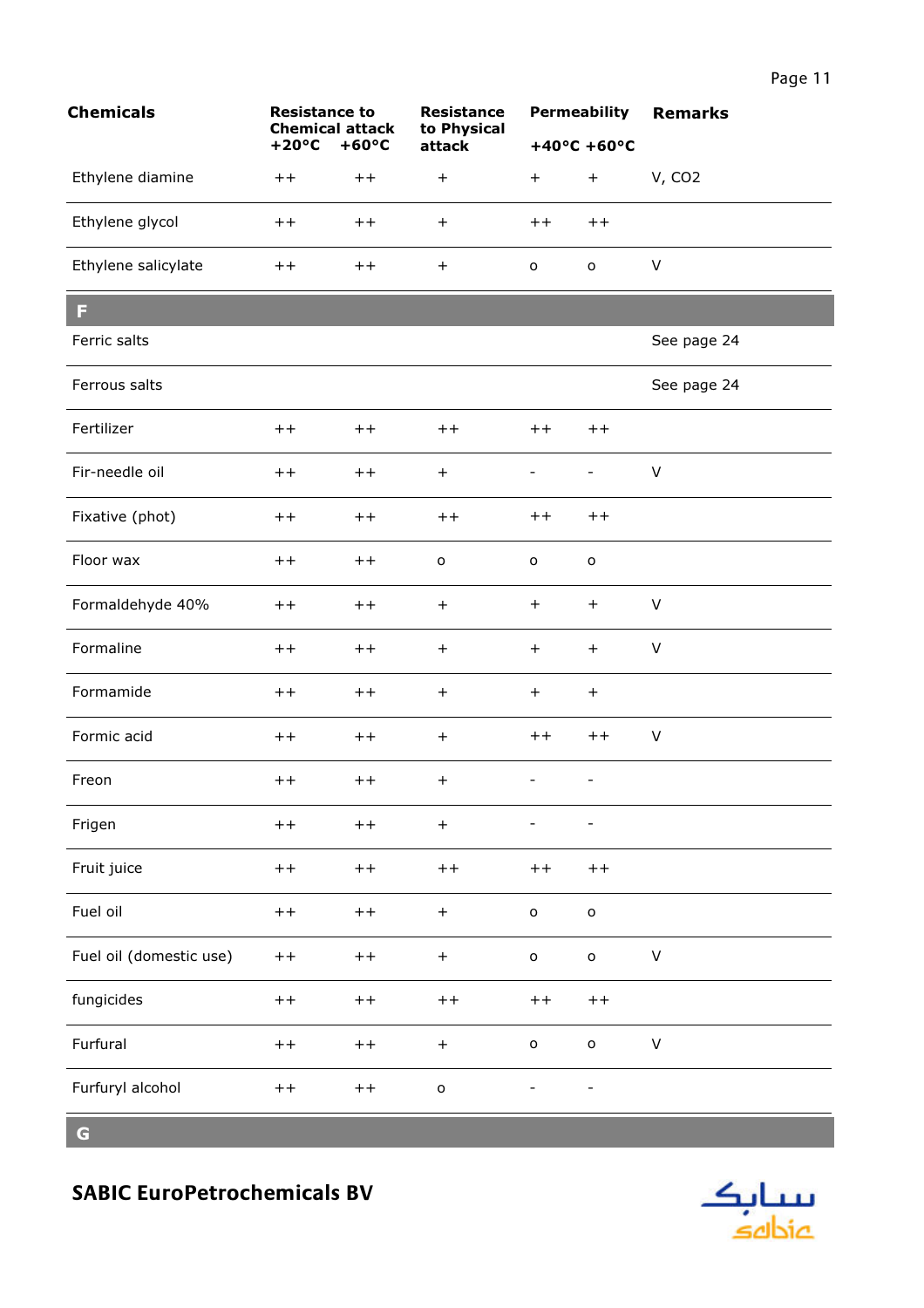| <b>Chemicals</b>                 | <b>Resistance to</b><br><b>Chemical attack</b> |                 | <b>Resistance</b><br>to Physical |                     | <b>Permeability</b>      | <b>Remarks</b>    |
|----------------------------------|------------------------------------------------|-----------------|----------------------------------|---------------------|--------------------------|-------------------|
|                                  | $+20^{\circ}C$                                 | $+60^{\circ}C$  | attack                           |                     | $+40^{\circ}$ C +60°C    |                   |
| Gallic acid (tannic acid)        | $++$                                           | $^{\mathrm{+}}$ | $^{+}$                           | $++$                | $++$                     |                   |
| Galvanizing liquor               | $++$                                           | $++$            | $++$                             | $+ +$               | $+ +$                    |                   |
| gas liquor                       | $+ +$                                          | $++$            | $^{+}$                           | $+$                 | $+$                      |                   |
| gasoline                         | $+ +$                                          | $++$            | $+$                              | $\mathsf{o}\xspace$ | -                        | V, HD grades only |
| Glacial-acetic acid              | $++$                                           | $++$            | $\mathsf{o}$                     | $\mathsf{o}\xspace$ | $\mathsf{o}$             | $\vee$            |
| Glauber salt                     | $+ +$                                          | $+ +$           | $+ +$                            | $++$                | $+ +$                    |                   |
| Glucose                          | $+ +$                                          | $++$            | $+ +$                            | $+ +$               | $+ +$                    |                   |
| Glue (fish, bone)                | $++$                                           | $++$            | $++$                             | $++$                | $+ +$                    |                   |
| Glycerine (glycerol)             | $+ +$                                          | $++$            | $++$                             | $+ +$               | $+ +$                    |                   |
| Glycol                           | $++$                                           | $++$            | $+$                              | $++$                | $+ +$                    |                   |
| Gypsum                           | $+ +$                                          | $++$            | $++$                             | $+ +$               | $+ +$                    |                   |
| н                                |                                                |                 |                                  |                     |                          |                   |
| Heptane                          | $++$                                           | $+ +$           | $+$                              |                     |                          |                   |
| Hexachlorocyclohexane            | $+ +$                                          | $++$            | $^{+}$                           | $\ddot{}$           | $+$ v                    |                   |
| Hexane                           | $+ +$                                          | $++$            | $+$                              | $\qquad \qquad -$   | $\overline{\phantom{0}}$ |                   |
| Hexanol                          | $++$                                           | $++$            | $+$                              | $+$                 | $\ddot{}$                | $\vee$            |
| Hexylalcohol                     | $+ +$                                          | $++$            | $\boldsymbol{+}$                 | $+$                 | $+$                      | $\mathsf{V}$      |
| Honey                            | $+ +$                                          | $++$            | $+ +$                            | $+ +$               | $+ +$                    |                   |
| Hydrobromic acid                 | $+ +$                                          | $++$            | $++$                             | $+ +$               | $++$                     |                   |
| Hydrochloric acid                | $+ +$                                          | $++$            | $+ +$                            | $++$                | $+$                      |                   |
| Hydrochloric acid<br>(chem.pure) | $+ +$                                          | $++$            | $++$                             | $++$                | $+ +$                    |                   |
| Hydrocyanic acid                 | $+ +$                                          | $++$            | $+$                              | $\mathsf{o}$        | $\mathsf{o}$             | V, CO2            |
| Hydrofluoric acid                | $++$                                           | $+ +$           | $+$                              | $+$                 | $+$                      | V, CO2            |

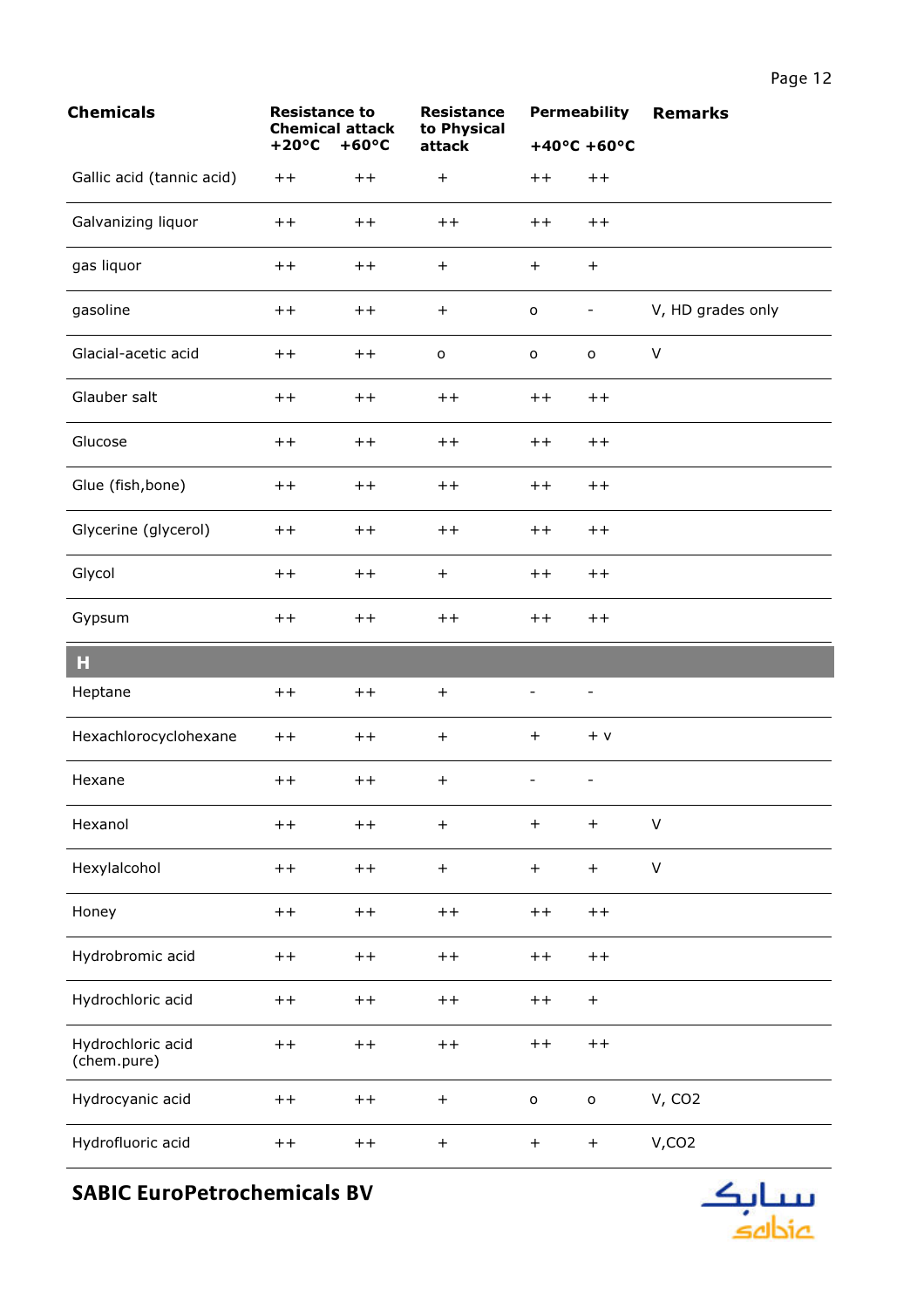| k | <b>Resistance</b><br>to Physical |           |                       | <b>Permeability Remarks</b> |  |  |  |
|---|----------------------------------|-----------|-----------------------|-----------------------------|--|--|--|
| J | attack                           |           | $+40^{\circ}$ C +60°C |                             |  |  |  |
|   | $++$                             | $++$      | o                     |                             |  |  |  |
|   | $+ +$                            | $++$ $++$ |                       |                             |  |  |  |
|   | $+ +$                            | $++$      | $+ +$                 |                             |  |  |  |
|   |                                  |           |                       |                             |  |  |  |
|   |                                  |           |                       |                             |  |  |  |
|   | $\ddot{}$                        | $^{+}$    | o                     |                             |  |  |  |
|   | $+ +$                            | $++$ $++$ |                       |                             |  |  |  |
|   | o                                |           | -                     |                             |  |  |  |

|                                     | <b>Chemical attack</b><br>$+20^{\circ}$ C | $+60^{\circ}C$ | to Physical<br>attack | $+40^{\circ}$ C +60°C    |                          |                 |
|-------------------------------------|-------------------------------------------|----------------|-----------------------|--------------------------|--------------------------|-----------------|
| Hydrogen peroxide (sol.)            | $\ddot{}$                                 | $^{+}$         | $++$                  | $++$                     | $\mathbf{o}$             |                 |
| Hydroquinone                        | $++$                                      | $++$           | $++$                  | $++$                     | $++$                     |                 |
| Hypo                                | $++$                                      | $++$           | $+ +$                 | $+ +$                    | $++$                     |                 |
| I                                   |                                           |                |                       |                          |                          |                 |
| I cont.                             |                                           |                |                       |                          |                          |                 |
| Ink (printing ink)                  | $++$                                      | $++$           | $+$                   | $+$                      | $\mathsf{o}$             |                 |
| Ink (writing ink)                   | $+ +$                                     | $++$           | $+ +$                 | $++$                     | $++$                     |                 |
| Insecticides (oilsolution)          | $++$                                      | $++$           | $\mathsf{o}$          | $\overline{\phantom{0}}$ | $\overline{\phantom{0}}$ |                 |
| Insecticides (powder)               | $++$                                      | $++$           | $\ddot{}$             | $+$                      | $+$                      |                 |
| Insecticides(aqueous<br>dispersion) | $++$                                      | $++$           | $^{+}$                | $+ +$                    | $++$                     |                 |
| Iodine                              | $+ +$                                     | $++$           | $\! + \!$             | $\mathsf{o}$             | $\mathbf{o}$             |                 |
| Iodine tincture                     | $+ +$                                     | $++$           | $\! + \!$             | $+$                      | $\mathsf{o}$             |                 |
| Iron salts                          |                                           |                |                       |                          |                          | See page 24     |
| Isobutanol                          | $++$                                      | $++$           | $^{+}$                | $+$                      | $+$                      | $\vee$          |
| Isobutyl alcohol                    | $++$                                      | $++$           | $^{+}$                | $+$                      | $+$                      | $\vee$          |
| Iso-Octane                          | $++$                                      | $+ +$          | $\! + \!$             | $\mathsf{o}$             | $\overline{\phantom{0}}$ | V, see gasoline |
| Isopropyl acetate                   | $++$                                      | $+ +$          | $\boldsymbol{+}$      | $\mathsf{o}$             | $\mathsf{o}$             | $\mathsf V$     |
| Isopropyl ether                     | $++$                                      | $++$           | $\boldsymbol{+}$      |                          |                          |                 |
|                                     |                                           |                |                       |                          |                          |                 |

 $\mathbf{J}$ Jam  $++$  $++$  $++$  $++$  $++$  $\overline{\mathbf{K}}$ Kerosene V, see gasoline  $++$  $++$  $+$  $\mathtt{o}$  $\omega$ 

Ketchup  $++$  $++$  $++$  $++$  $++$ 

L,

**Chemicals** 

**Resistance to** 

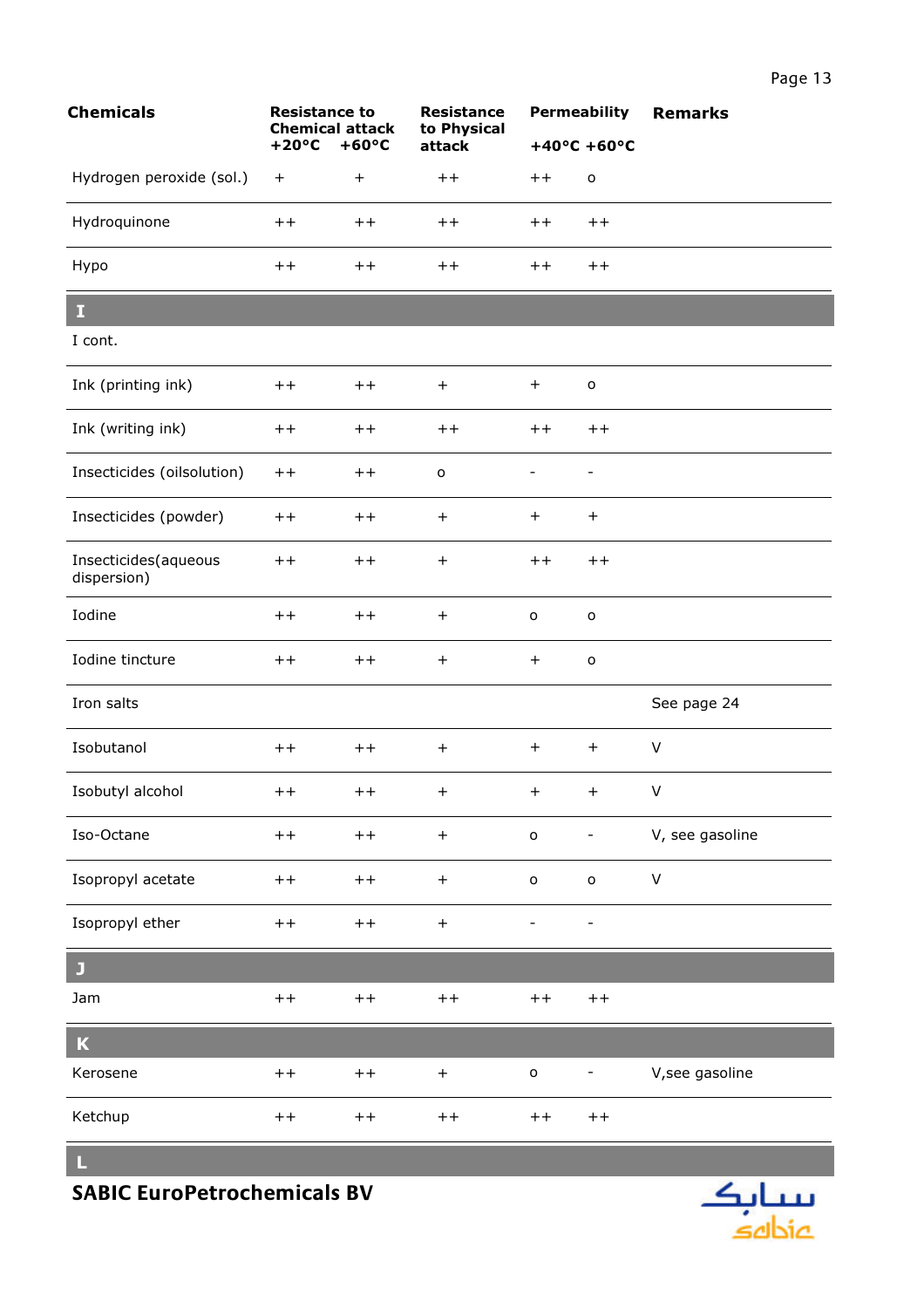| <b>Chemicals</b>       | <b>Resistance to</b><br><b>Chemical attack</b> |                | <b>Resistance</b><br>to Physical |                  | <b>Permeability</b>   | <b>Remarks</b>      |
|------------------------|------------------------------------------------|----------------|----------------------------------|------------------|-----------------------|---------------------|
|                        | $+20^{\circ}C$                                 | $+60^{\circ}C$ | attack                           |                  | $+40^{\circ}$ C +60°C |                     |
| Lactic acid            | $+ +$                                          | $++$           | $\ddot{}$                        | $+ +$            | $++$                  |                     |
| Lanolin                | $+ +$                                          | $++$           | $\ddot{}$                        | $+$              | $+$                   |                     |
| Lard                   | $++$                                           | $++$           | $\ddot{}$                        | $\boldsymbol{+}$ | $\mathsf{o}$          |                     |
| Latex                  | $+ +$                                          | $++$           | $\ddot{}$                        | $+ +$            | $++$                  |                     |
| Lauryl alcohol         | $+ +$                                          | $++$           | $\ddot{}$                        | $+$              | $+$                   |                     |
| Lauryl sulphate        | $+ +$                                          | $++$           | $\mathsf{o}$                     | $+$              | $+$                   |                     |
| Lead acetate           | $++$                                           | $++$           | $++$                             | $++$             | $++$                  |                     |
| Lead oxide             | $+ +$                                          | $++$           | $+ +$                            | $+ +$            | $++$                  |                     |
| Lead salts             |                                                |                |                                  |                  |                       | See page 24         |
| Lemon oil              | $+ +$                                          | $++$           | $\ddot{}$                        |                  |                       |                     |
| Lime milk              | $+ +$                                          | $++$           | $\ddot{}$                        | $++$             | $++$                  |                     |
| Lime salts             |                                                |                |                                  |                  |                       | See page 24         |
| Lime, slaked           | $++$                                           | $++$           | $+ +$                            | $+ +$            | $++$                  |                     |
| Lime, unslaked         | $+ +$                                          | $++$           | $+ +$                            | $+ +$            | $++$                  |                     |
| Lindane powder         | $++$                                           | $++$           | $+$                              | $+$ $-$          | $+$                   |                     |
| Linseed oil            | $++$                                           | $++$           | $+$                              | $+$              | $\mathsf{o}$          |                     |
| Lithium salts          |                                                |                |                                  |                  |                       | See page 24         |
| Liver of sulphur       |                                                |                |                                  |                  |                       | see sodium sulphide |
| Lotion (hair, shaving) | $+ +$                                          | $++$           | $\ddot{}$                        | $\boldsymbol{+}$ | $\mathsf{o}$          |                     |
| Lubricating oil        | $+ +$                                          | $++$           | $\ddot{}$                        | $\mathsf{o}$     | $\mathsf{o}$          |                     |
| M                      |                                                |                |                                  |                  |                       |                     |
| Magnesia               | $+ +$                                          | $++$           | $\begin{array}{c} + \end{array}$ | $+ +$            | $++$                  |                     |
| Magnesium oxide        | $++$                                           | $++$           | $\ddot{}$                        | $++$             | $+ +$                 |                     |

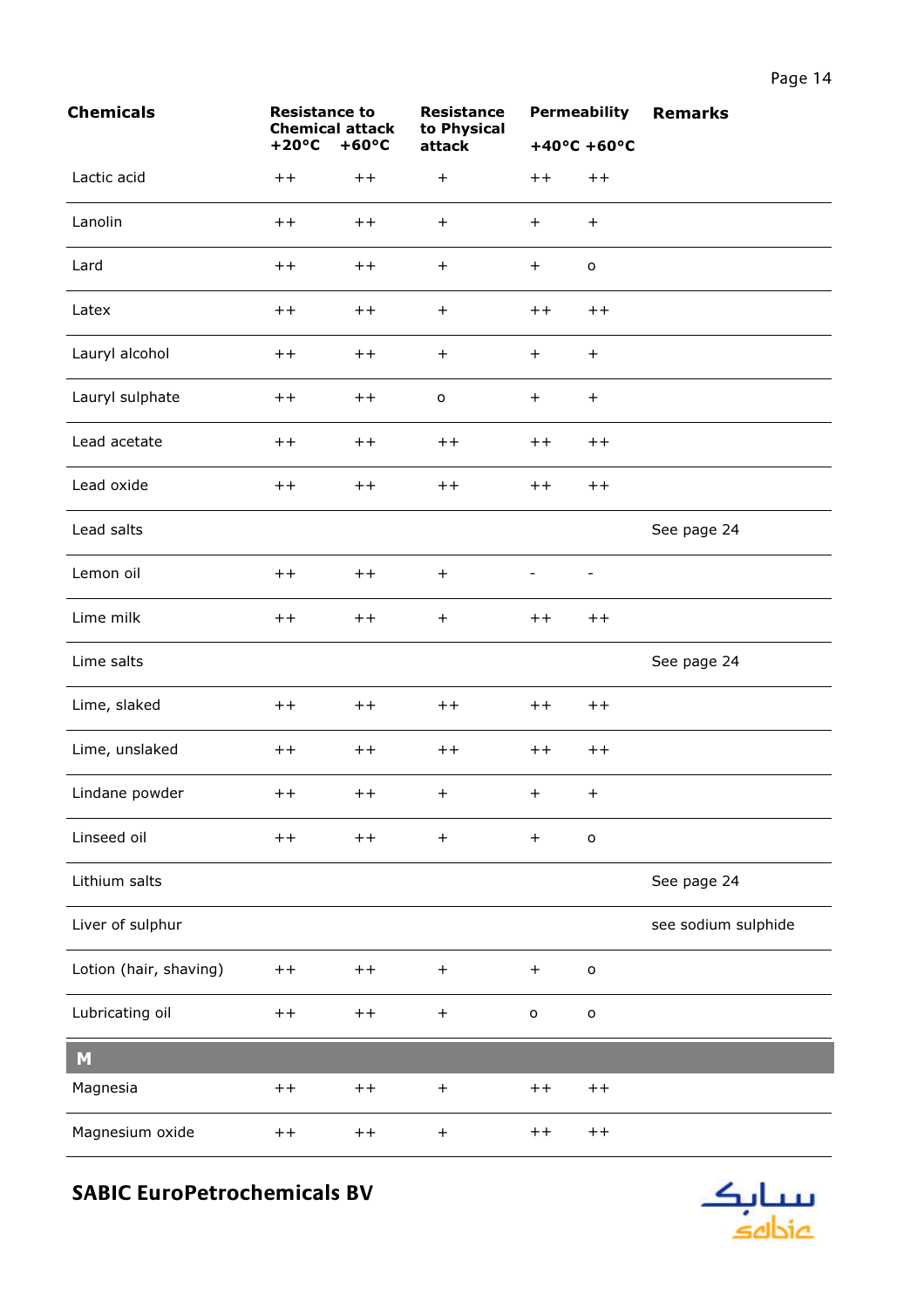| <b>Chemicals</b>      | <b>Resistance to</b><br><b>Chemical attack</b><br>$+20^{\circ}C$<br>$+60^{\circ}C$ |       | <b>Resistance</b><br>to Physical | <b>Permeability</b>   |              | <b>Remarks</b> |
|-----------------------|------------------------------------------------------------------------------------|-------|----------------------------------|-----------------------|--------------|----------------|
|                       |                                                                                    |       | attack                           | $+40^{\circ}$ C +60°C |              |                |
| Magnesium salts       |                                                                                    |       |                                  |                       |              | See page 24    |
| Maleic acid           | $+ +$                                                                              | $+ +$ | $\ddot{}$                        | $+ +$                 | $++$         |                |
| Manganese salts       |                                                                                    |       |                                  |                       |              | See page 24    |
| Margarine             | $^{\mathrm{+}}$                                                                    | $+ +$ | $\ddot{}$                        | $\ddot{}$             | $\mathsf{o}$ |                |
| Mayonnaise            | $++$                                                                               | $++$  | $+$                              | $+ +$                 | o            |                |
| Menthol               | $++$                                                                               | $+ +$ | $+$                              | $+$                   | $\mathsf{o}$ | $\sf V$        |
| Mercuric salts        |                                                                                    |       |                                  |                       |              | See page 24    |
| Mercurochrome         | $++$                                                                               | $+ +$ | $++$                             | $+ +$                 | $++$         |                |
| Mercurous salts       |                                                                                    |       |                                  |                       |              | See page 24    |
| Mercury (metal)       | $++$                                                                               | $+ +$ | $++$                             | $++$                  | $+ +$        |                |
| Mercury oxide         | $++$                                                                               | $++$  | $++$                             | $+ +$                 | $++$         |                |
| Mercury salts         |                                                                                    |       |                                  |                       |              | See page 24    |
| Methanol              | $++$                                                                               | $++$  | $\mathsf{o}$                     | $+$                   | $+$          |                |
| Methyl acetate        | $++$                                                                               | $+ +$ | $\mathsf{o}$                     | $\mathsf{o}\,$        | $\mathsf{o}$ | $\sf V$        |
| Methyl alcohol        | $++$                                                                               | $++$  | $\overline{O}$                   | $+$                   | $+$          |                |
| Methyl salicylate     | $+ +$                                                                              | $++$  | $+$                              | $\mathsf{o}$          | $\mathsf{o}$ | $\sf V$        |
| Methylene chloride    | $++$                                                                               | $++$  | $\boldsymbol{+}$                 |                       |              |                |
| Methylethylene ketone | $+ +$                                                                              | $+ +$ | $\mathsf{o}$                     | $\mathsf{o}$          | -            |                |
| Milk                  | $+ +$                                                                              | $++$  | $++$                             | $++$                  | $++$         |                |
| Mineral oil           | $++$                                                                               | $++$  | $+$                              | $+$                   | $\mathsf{o}$ |                |
| Minerals              | $+ +$                                                                              | $++$  | $+ +$                            | $++$                  | $++$         |                |
| Mohr's salt           | $++$                                                                               | $+ +$ | $++$                             | $++$                  | $++$         |                |

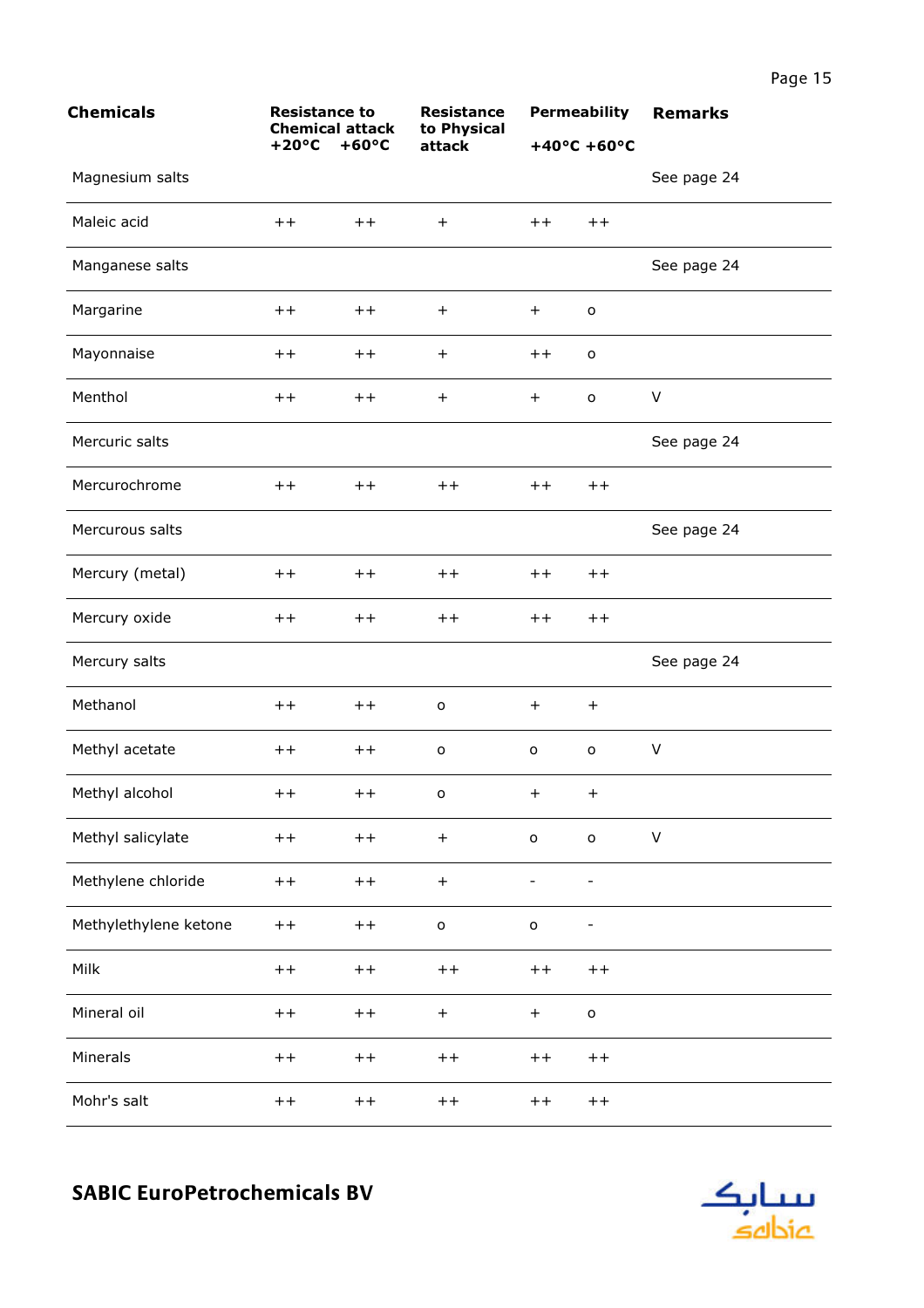| <b>Chemicals</b>                | <b>Resistance to</b><br><b>Chemical attack</b> |                | <b>Resistance</b><br>to Physical |                | <b>Permeability</b>      | <b>Remarks</b>     |
|---------------------------------|------------------------------------------------|----------------|----------------------------------|----------------|--------------------------|--------------------|
|                                 | $+20^{\circ}C$                                 | $+60^{\circ}C$ | attack                           |                | $+40^{\circ}$ C +60°C    |                    |
| Monochlorobenzene(-<br>benzole) | $+ +$                                          | $+ +$          | $+$                              |                |                          |                    |
| Morpholine                      | $++$                                           | $++$           | $\mathsf{o}$                     | $+$            | $+$                      | $\vee$             |
| Mustard                         | $+ +$                                          | $++$           | $++$                             | $+ +$          | $++$                     |                    |
| N                               |                                                |                |                                  |                |                          |                    |
| Nail varnish                    | $++$                                           | $++$           | $\mathsf{o}$                     | $\mathsf{o}$   | $\overline{\phantom{a}}$ |                    |
| Naphthalene                     | $+ +$                                          | $++$           | $+$                              | o              | $\mathsf{o}$             | $\vee$             |
| nickel oxide                    | $++$                                           | $++$           | $++$                             | $++$           | $++$                     |                    |
| Nickel salts                    |                                                |                |                                  |                |                          | See page 24        |
| Nicotine                        | $+ +$                                          | $++$           | $+$                              | $+$            | $+$                      |                    |
| Nitric acid $(<=50\%)$          | $\ddot{}$                                      | $++$           | $++$                             |                |                          |                    |
| Nitric acid (>50%)              | $\overline{\phantom{0}}$                       | -              | $\mathsf{o}$                     | $+$            | $+$                      |                    |
| Nitrobenzene (-benzole)         | $++$                                           | $++$           | $\mathsf{o}$                     | o              | $\mathsf{o}$             | V, not recommended |
| Nitrocresole                    | $+ +$                                          | $++$           | $+$                              | $\mathsf{o}\,$ | $\mathsf{o}\,$           |                    |
| Nitroglycerine                  | $++$                                           | $++$           | $+$                              | $\mathsf{o}$   | $\mathsf{o}\,$           |                    |
| Nonyl alcohol                   | $++$                                           | $++$           | $+$                              |                | $\circ$ $\circ$          | V                  |
| Nutmeg                          | $++$                                           | $++$           | $+ +$                            | $\mathsf{o}$   | $\mathsf{o}$             | $\sf V$            |
| Nutmeg oil                      | $++$                                           | $+ +$          | $\boldsymbol{+}$                 |                |                          |                    |
| $\bullet$                       |                                                |                |                                  |                |                          |                    |
| Ochre                           | $++$                                           | $+ +$          | $+ +$                            | $++$           | $+ +$                    |                    |
| Octane                          | $++$                                           | $++$           | $+$                              | $\mathsf{o}$   | -                        | V, see gasoline    |
| Octanol                         | $++$                                           | $++$           | $\boldsymbol{+}$                 | $\mathsf{o}$   | $\mathsf{o}$             |                    |
| Octyl alcohol                   | $+ +$                                          | $++$           | $+$                              | $\mathsf{o}$   | $\mathsf{o}$             | V                  |
| Oleic acid                      | $++$                                           | $++$           | $\begin{array}{c} + \end{array}$ | $+$            | $\mathsf{o}$             |                    |

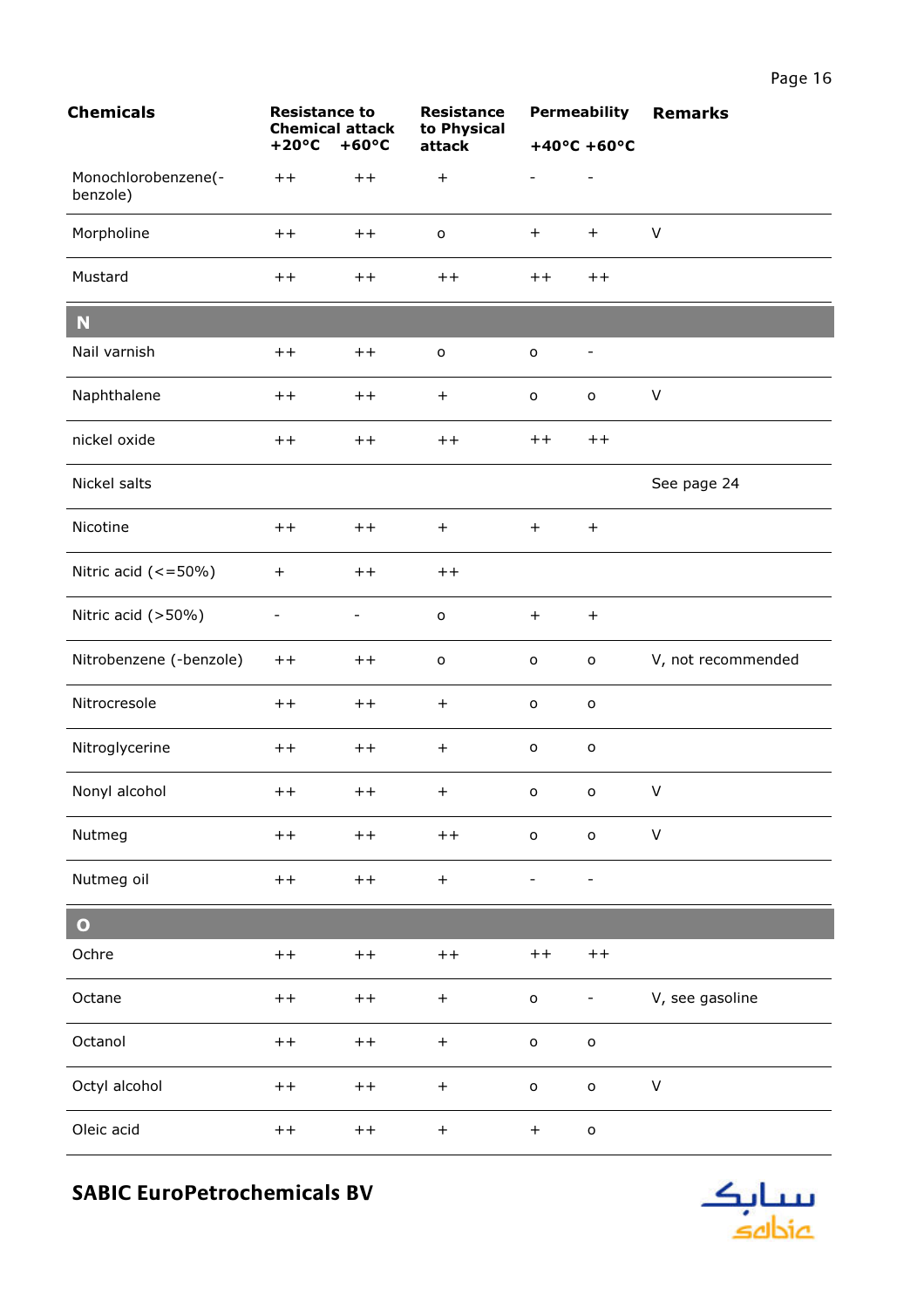<u> 1989 - Johann Stoff, deutscher Stoffen und der Stoffen und der Stoffen und der Stoffen und der Stoffen und der</u>

|                                    | $+20^{\circ}$ C $+60^{\circ}$ C |                          | attack          |                 | $+40^{\circ}$ C +60 $^{\circ}$ C |                 |
|------------------------------------|---------------------------------|--------------------------|-----------------|-----------------|----------------------------------|-----------------|
| Oleum                              | o                               | $\overline{\phantom{a}}$ | o               | $\pm$           | $^{+}$                           | not recommended |
| Olive oil                          | $^{\mathrm{+}}$                 | $^{\mathrm{+}}$          | $\pm$           | $+$             | $\circ$                          |                 |
| Oxalic acid (solid or<br>solution) | $^{\mathrm{+}}$                 | $^{\mathrm{+}}$          | $^{\mathrm{+}}$ | $^{\mathrm{+}}$ | $^{\mathrm{+}}$                  |                 |

**Resistance** 

Resistance to Resistance<br>Chemical attack to Physical

**Chemicals** 

<u> Tanzania (h. 1888).</u>

| P                        |           |              |                  |                          |                                  |                                                |
|--------------------------|-----------|--------------|------------------|--------------------------|----------------------------------|------------------------------------------------|
| Paint                    |           |              |                  |                          |                                  | see terpentine,<br>varnish & emulsion<br>paint |
| Palm oil                 | $++$      | $++$         | $+$              | $+$                      | $\mathsf{o}\,$                   |                                                |
| Palmitinic acid          | $++$      | $++$         | $+$              | $++$                     | $+ +$                            |                                                |
| Paraffin (solid)         | $++$      | $++$         | $+$              | $++$                     | $++$                             |                                                |
| Paraffin oil             | $++$      | $++$         | $+$              | o                        | $\overline{\phantom{0}}$         |                                                |
| Patent potash            | $++$      | $++$         | $++$             | $++$                     | $++$                             |                                                |
| Peanut butter            | $++$      | $++$         | $+$              | $+$                      | o                                |                                                |
| Pentachlorophenol        | $+ +$     | $++$         | $++$             | $\mathsf{o}\xspace$      | $\mathsf{o}$                     | $\vee$                                         |
| Pentane                  | $++$      | $++$         | $+$              | $\overline{\phantom{a}}$ | $\overline{\phantom{0}}$         |                                                |
| Pepper                   | $++$      | $++$         | $++$             | $+ +$                    | $++$                             |                                                |
| Peppermint oil           | $++$      | $++$         | $+$              | $\overline{\phantom{a}}$ | $\overline{\phantom{0}}$         | $\vee$                                         |
| Perchloric-acid solution | $\ddot{}$ | $\mathsf{o}$ | $++$             | $++$                     | $\ddot{}$                        |                                                |
| Perchloroethylene        | $++$      | $++$         | $+$              | $\overline{\phantom{a}}$ | $\overline{\phantom{0}}$         |                                                |
| Perfumes                 | $++$      | $++$         | $^{+}$           | $\mathsf{o}\xspace$      | $\overline{\phantom{0}}$         | V, not recommended                             |
| Petrol                   |           |              |                  |                          |                                  | see gasoline                                   |
| Petroleum                | $+ +$     | $++$         | $\boldsymbol{+}$ | $\mathsf{o}$             | $\overline{\phantom{0}}$         | $\mathsf{V}$                                   |
| Petroleum ether          | $++$      | $++$         | $+$              | $\mathsf{o}$             | -                                | $\vee$                                         |
| Phenol                   | $++$      | $++$         | $\mathsf{o}$     | $+$                      | $\begin{array}{c} + \end{array}$ | $\mathsf V$                                    |

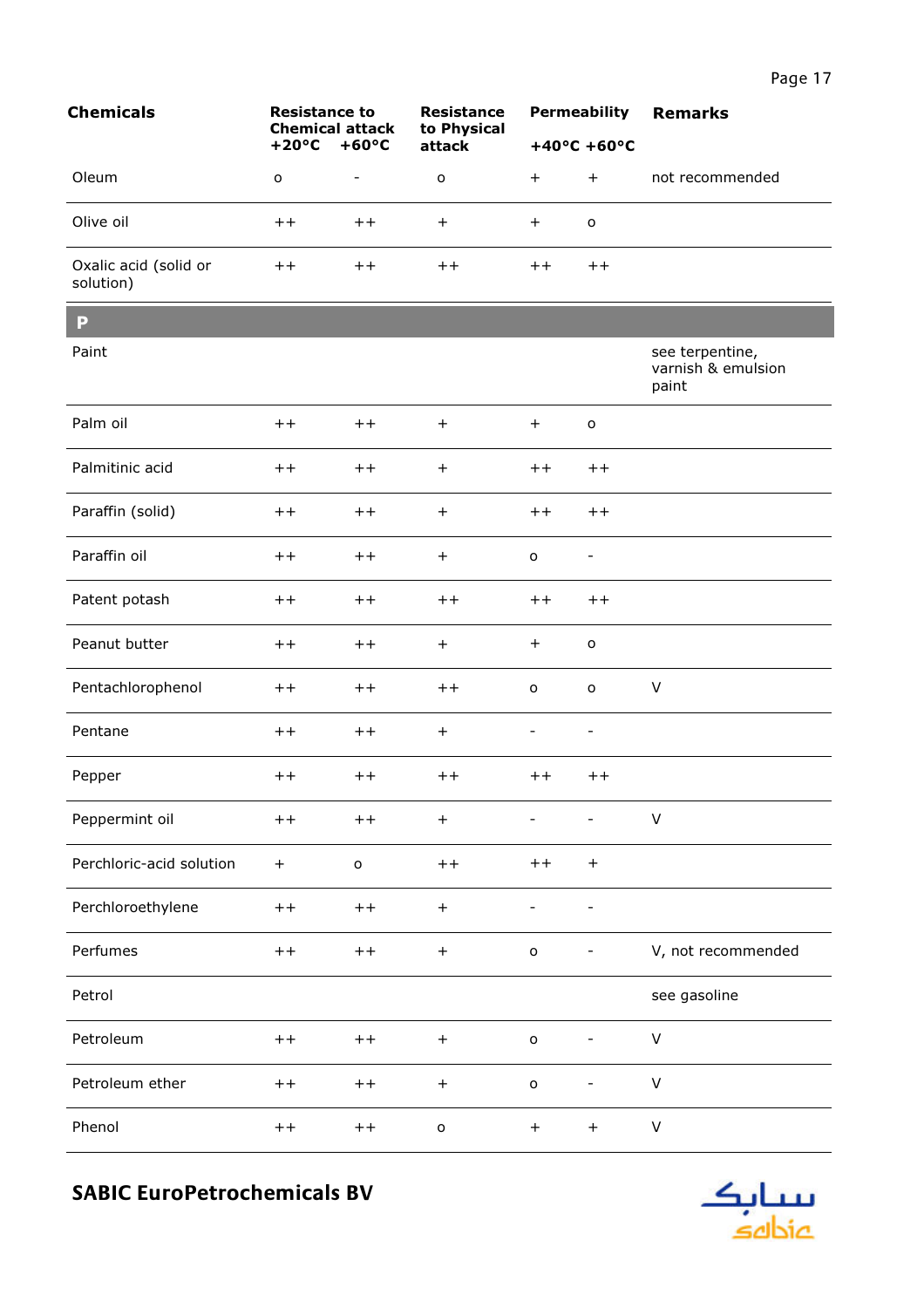| <b>Chemicals</b>                                | <b>Resistance to</b><br><b>Chemical attack</b><br>$+20^{\circ}C$<br>$+60^{\circ}C$ |                 | <b>Resistance</b><br>to Physical |                 | <b>Permeability</b>   | <b>Remarks</b>      |
|-------------------------------------------------|------------------------------------------------------------------------------------|-----------------|----------------------------------|-----------------|-----------------------|---------------------|
|                                                 |                                                                                    |                 | attack                           |                 | $+40^{\circ}$ C +60°C |                     |
| Phenol sulphonic acid                           | $+ +$                                                                              | $++$            | $\ddot{}$                        | $++$            | $++$                  |                     |
| Phenoxy-acetic acid                             | $++$                                                                               | $+ +$           | $\ddot{}$                        | $+ +$           | $++$                  |                     |
| Phenyl phenol                                   | $+ +$                                                                              | $+ +$           | $\ddot{}$                        | $^{+}$          | $+$                   |                     |
| Phosphating liquor (for<br>metal)               | $+ +$                                                                              | $^{\mathrm{+}}$ | $++$                             | $++$            | $++$                  |                     |
| Phosphor chlorides (tri,<br>penta, oxychloride) |                                                                                    |                 |                                  |                 |                       | not recommended     |
| Phosphoric acid (conc.)                         | $++$                                                                               | $++$            | $+$                              | $+$             | $+$                   |                     |
| Phthalic acid                                   | $++$                                                                               | $+ +$           | $++$                             | $^{\mathrm{+}}$ | $++$                  |                     |
| Phthalic anhydride                              | $+ +$                                                                              | $++$            | $+ +$                            | $++$            | $++$                  |                     |
| Picrinic acid                                   | $++$                                                                               | $++$            | $+$                              | $+$             | $+$                   |                     |
| Pigments, dryfor paints,<br>plastics etc.)      | $^{\mathrm{+}}$                                                                    | $^{\mathrm{+}}$ | $++$                             | $++$            | $++$                  |                     |
| Pine oil                                        | $++$                                                                               | $++$            | $\mathsf{o}$                     | $\mathsf{o}\,$  | $\mathsf{o}\xspace$   | V                   |
| Pitch                                           | $++$                                                                               | $++$            | $\ddot{}$                        | $++$            | $++$                  |                     |
| Polishing wax                                   | $^{\mathrm{+}}$                                                                    | $++$            | $\ddot{}$                        | o               | $\mathsf{o}\xspace$   |                     |
| Potash                                          | $^{\mathrm{+}}$                                                                    | $^{\mathrm{+}}$ | $^{\mathrm{+}}$                  | $^{\mathrm{+}}$ | $^{\mathrm{+}}$       |                     |
| Potassium bromide                               | $++$                                                                               | $++$            | $++$                             | $+ +$           | $++$                  |                     |
| Potassium cyanide                               | $^{\mathrm{+}}$                                                                    | $++$            | $+$                              | $+$             | $\ddot{}$             | CO2, hazardous      |
| Potassium hydroxide                             | $++$                                                                               | $++$            | $+$                              | $++$            | $++$                  | CO <sub>2</sub>     |
| Potassium iodide                                | $++$                                                                               | $++$            | $+ +$                            | $+ +$           | $++$                  |                     |
| Potassium permanganate                          | $+$                                                                                | $+$             | $+ +$                            | $+ +$           | $++$                  |                     |
| Potassium salts                                 |                                                                                    |                 |                                  |                 |                       | See page 24         |
| Potassium sulphate                              |                                                                                    |                 |                                  |                 |                       | See page 24         |
| Potassium sulphide                              | $++$                                                                               | $++$            | $\ddot{}$                        | $+$             | $++$                  | 02, CO <sub>2</sub> |

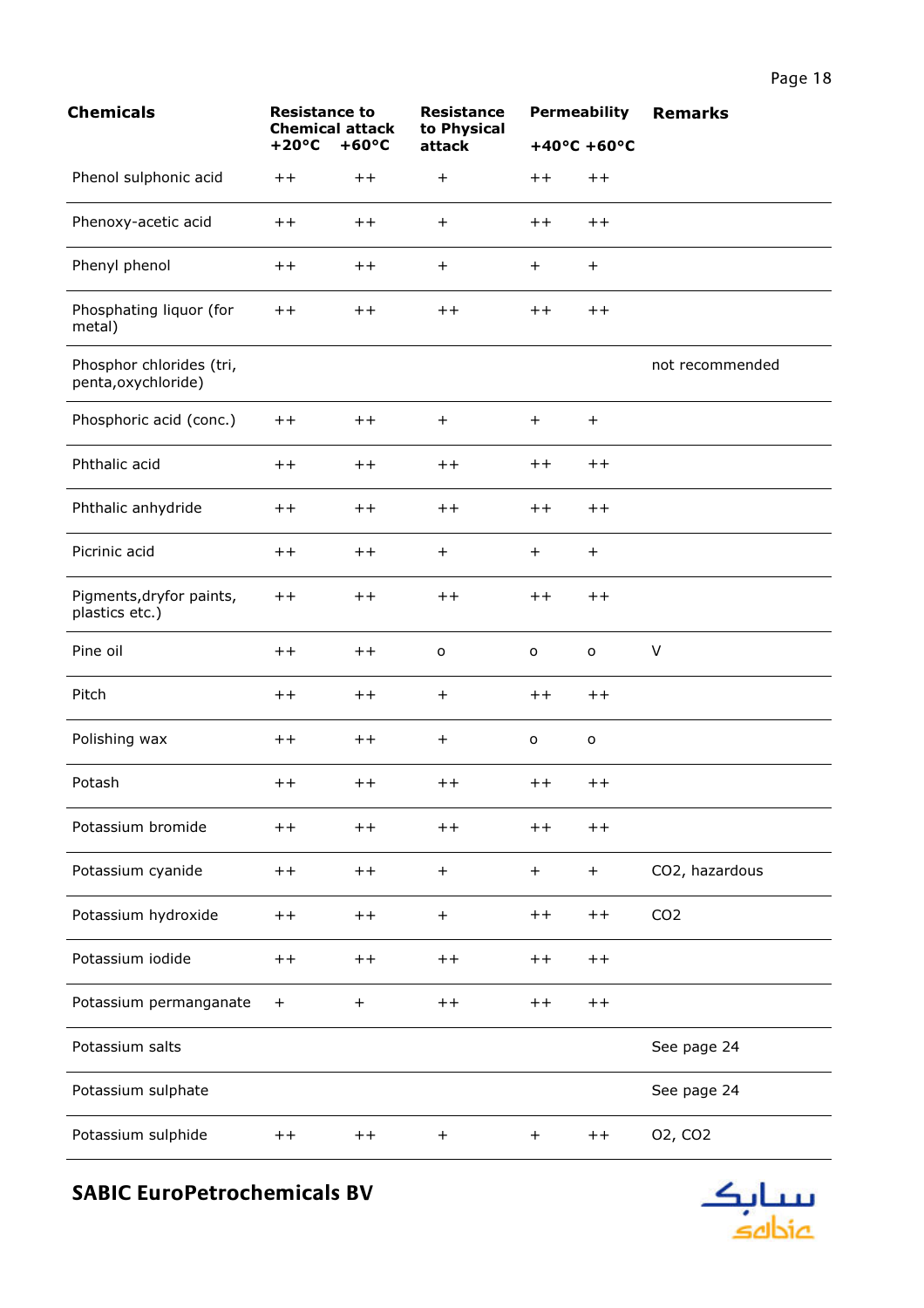| <b>Chemicals</b>       | <b>Resistance to</b><br><b>Chemical attack</b> |                 | <b>Resistance</b><br>to Physical |                | <b>Permeability</b>              | <b>Remarks</b>    |
|------------------------|------------------------------------------------|-----------------|----------------------------------|----------------|----------------------------------|-------------------|
|                        | $+20^{\circ}C$                                 | $+60^{\circ}C$  | attack                           |                | $+40^{\circ}$ C +60°C            |                   |
| Propanol               | $++$                                           | $++$            | $\ddot{}$                        | $+$            | $\qquad \qquad +$                |                   |
| Propargyl alcohol      | $+ +$                                          | $++$            | $\ddot{}$                        | $+$            | $\begin{array}{c} + \end{array}$ |                   |
| Propionic acid         | $+ +$                                          | $++$            | $\mathsf{o}$                     | $++$           | $++$                             | $\vee$            |
| Propulene glycol       | $++$                                           | $++$            | $+$                              | $+ +$          | $++$                             |                   |
| Propyl alcohol         | $++$                                           | $++$            | $+$                              | $+$            | $+$                              |                   |
| Prussic acid           | $+ +$                                          | $+ +$           | $\ddot{}$                        | $\mathsf{o}\,$ | $\mathsf{o}$                     | V, very hazardous |
| Pyridine               | $\ddot{}$                                      | $++$            | $\mathsf{o}$                     | $\mathsf{o}\,$ | $\mathsf{o}\xspace$              | $\vee$            |
| Q                      |                                                |                 |                                  |                |                                  |                   |
| Quinine ad its salts   | $++$                                           | $++$            | $++$                             | $+ +$          | $++$                             |                   |
| $\mathbf R$            |                                                |                 |                                  |                |                                  |                   |
| Ratbane                | $++$                                           | $++$            | $++$                             | $++$           | $++$                             |                   |
| Red ochre              |                                                |                 |                                  |                |                                  | See page 24       |
| Resorcine (resorcinol) | $++$                                           | $+ +$           | $++$                             | $+ +$          | $+ +$                            |                   |
| Ricinus oil            | $+ +$                                          | $+ +$           | $\mathsf{o}$                     | $+$            | $\mathsf{o}$                     |                   |
| $\mathbf S$            |                                                |                 |                                  |                |                                  |                   |
| Salad oil              | $^{\mathrm{+}}$                                | $^{\mathrm{+}}$ | $\pm$                            | $+$            | о                                |                   |
| Salas sauce            | $+ +$                                          | $++$            | $\boldsymbol{+}$                 | $++$           | $\mathsf{o}$                     |                   |
| Salicyl aldehyde       | $+ +$                                          | $+ +$           | $+$                              | $\mathsf{o}$   | $\mathsf{o}$                     | $\mathsf{V}$      |
| Salicylic acid         | $+ +$                                          | $+ +$           | $++$                             | $+ +$          | $+ +$                            |                   |
| Salmiac                | $++$                                           | $+ +$           | $++$                             | $++$           | $+ +$                            |                   |
| Saltpetre (nitrate)    |                                                |                 |                                  |                |                                  | See page 24       |
| Saponin                | $+ +$                                          | $+ +$           | $++$                             | $++$           | $+ +$                            |                   |
| Scouring powder        | $++$                                           | $+ +$           | $\begin{array}{c} + \end{array}$ | $++$           | $+ +$                            |                   |
| Sesame oil             | $+ +$                                          | $++$            | $+$                              | $+$            | $\mathsf{o}$                     |                   |

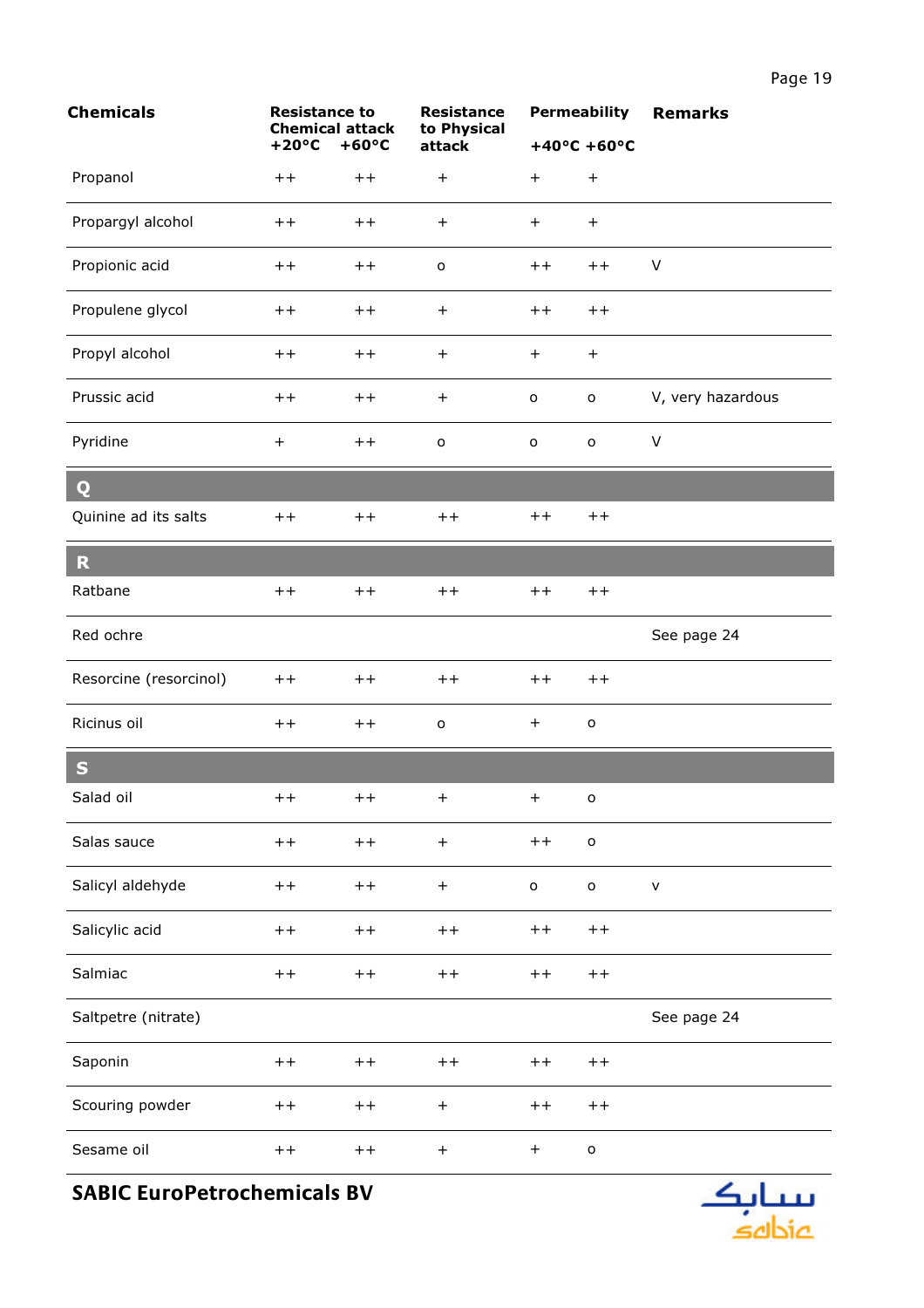| <b>Chemicals</b>           | <b>Resistance to</b><br><b>Chemical attack</b> |                 | <b>Resistance</b><br>to Physical |                          | <b>Permeability</b>   | <b>Remarks</b>      |
|----------------------------|------------------------------------------------|-----------------|----------------------------------|--------------------------|-----------------------|---------------------|
|                            | $+20^{\circ}C$                                 | $+60^{\circ}C$  | attack                           |                          | $+40^{\circ}$ C +60°C |                     |
| Shampoo                    | $++$                                           | $++$            | $\mathsf{o}$                     | $+ +$                    | $++$                  |                     |
| Silicone oil               | $++$                                           | $++$            | $\mathsf{o}$                     | $\ddot{}$                | $+$                   |                     |
| Silver polish              | $+ +$                                          | $+ +$           | $+$                              | $+ +$                    | $++$                  |                     |
| Silver salts               |                                                |                 |                                  |                          |                       | See page 24         |
| Soap(soft, green & yellow) | $++$                                           | $++$            | $\mathsf{o}$                     | $+ +$                    | $++$                  |                     |
| Soda                       | $++$                                           | $+ +$           | $++$                             | $+ +$                    | $++$                  |                     |
| Sodium cyanide             | $+ +$                                          | $+ +$           | $+$                              | $+$                      | $+$                   | hazardous           |
| Sodium hydroxide           | $++$                                           | $+ +$           | $+$                              | $+ +$                    | $++$                  | CO <sub>2</sub>     |
| Sodium hypochlorite        | $\ddot{}$                                      | -               | $\boldsymbol{+}$                 | $++$                     | $++$                  |                     |
| Sodium salts               |                                                |                 |                                  |                          |                       | See page 24         |
| Sodium sulphide            | $+ +$                                          | $+ +$           | $+$                              | $+$                      | $+$                   | 02, CO <sub>2</sub> |
| Soldering fluid            | $+ +$                                          | $+ +$           | $++$                             | $+ +$                    | $++$                  |                     |
| Solvent naphtha            | $++$                                           | $++$            | $+$                              | $\overline{\phantom{0}}$ | $\qquad \qquad -$     |                     |
| Soy oil                    | $+ +$                                          | $+ +$           | $+$                              | $\ddot{}$                | $\mathsf{o}\,$        |                     |
| Spermaceti                 | $+ +$                                          | $^{\mathrm{+}}$ | $+$                              | $+$                      | $+$                   |                     |
| Spindle oil                | $++$                                           | $++$            | $+$                              | $\mathsf{o}$             | $\mathsf{o}$          |                     |
| Spirit                     | $+ +$                                          | $++$            | $+$                              | $\boldsymbol{+}$         | $+$                   |                     |
| Stannic salts (tin)        |                                                |                 |                                  |                          |                       | See page 24         |
| Stannous salts (tin)       |                                                |                 |                                  |                          |                       | See page 24         |
| Starch                     | $++$                                           | $+ +$           | $++$                             | $^{\mathrm{+}}$          | $++$                  |                     |
| Stearic acid               | $+ +$                                          | $+ +$           | $++$                             | $+ +$                    | $+ +$                 |                     |
| Strontium salts            |                                                |                 |                                  |                          |                       | See page 24         |
| Styrene (styrol)           | $+ +$                                          | $+ +$           | $+$                              | $\mathsf{o}$             |                       |                     |

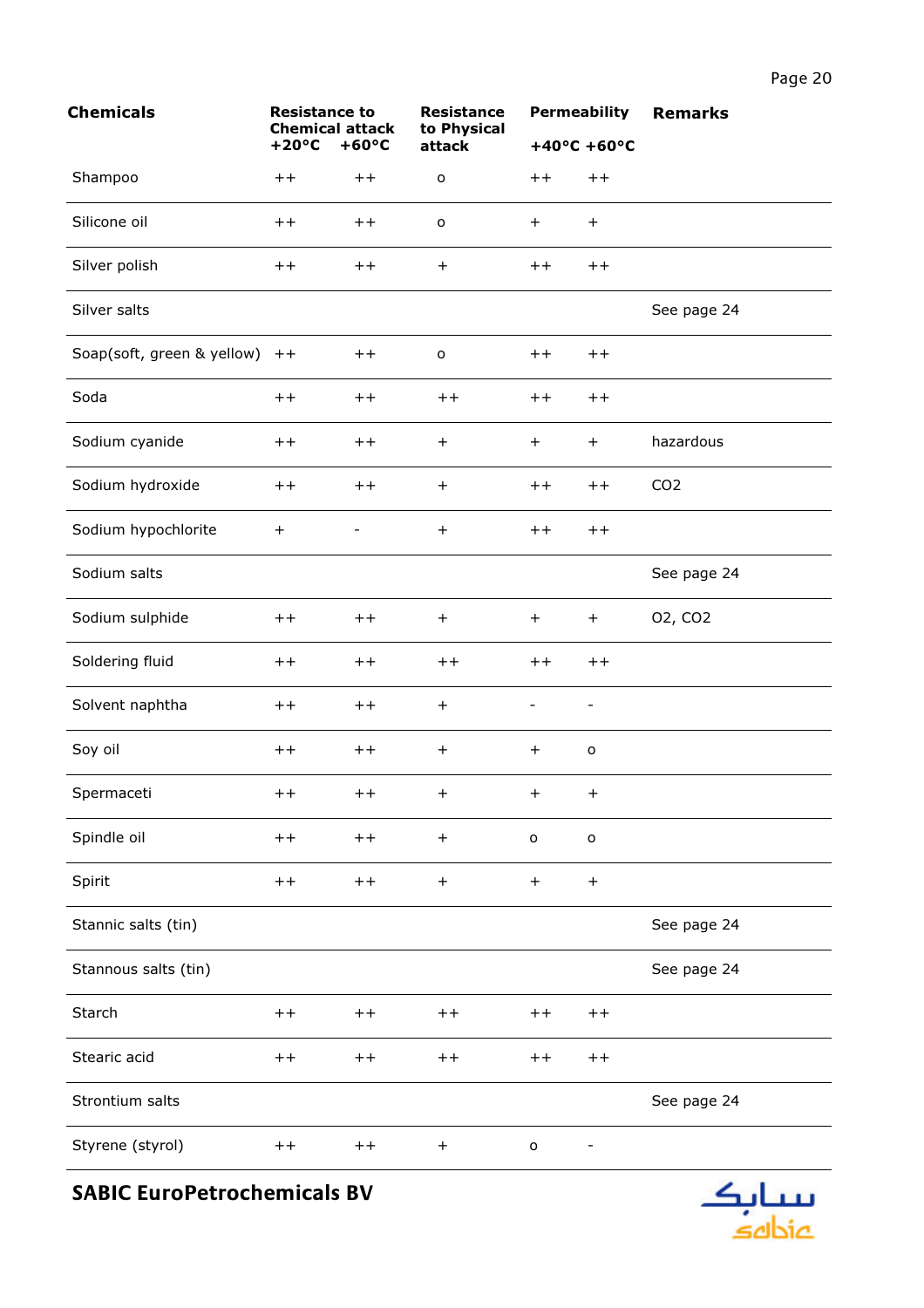| <b>Chemicals</b>            | <b>Resistance to</b><br><b>Chemical attack</b><br>$+20^{\circ}C$<br>$+60^{\circ}C$ |              | <b>Resistance</b><br>to Physical<br>attack |                       | <b>Permeability</b> | <b>Remarks</b>       |
|-----------------------------|------------------------------------------------------------------------------------|--------------|--------------------------------------------|-----------------------|---------------------|----------------------|
|                             |                                                                                    |              |                                            | $+40^{\circ}$ C +60°C |                     |                      |
| Sublimate                   | $++$                                                                               | $++$         | $++$                                       | $++$                  | $++$                |                      |
| Succinic acid               | $^{\mathrm{+}}$                                                                    | $+ +$        | $^{\mathrm{+}}$                            | $++$                  | $++$                |                      |
| Sucrose                     | $++$                                                                               | $++$         | $++$                                       | $+ +$                 | $++$                |                      |
| Sugar                       | $+ +$                                                                              | $++$         | $++$                                       | $+ +$                 | $++$                |                      |
| Sulphate of ammonia         |                                                                                    |              |                                            |                       |                     | See page 24          |
| Sulphur                     | $++$                                                                               | $++$         | $++$                                       | $+ +$                 | $++$                |                      |
| Sulphur chloride            |                                                                                    |              |                                            |                       |                     | not recommended      |
| Sulphur trioxide            | $\mathsf{o}$                                                                       |              | $\mathsf{o}$                               | $+$                   | 0                   | V, not recommended   |
| Sulphuric acid (50-90%)     | $\ddot{}$                                                                          | $+$          | $+$                                        | $++$                  | $++$                |                      |
| Sulphuric acid (90-100 %) o |                                                                                    | $\mathsf{o}$ | $+$                                        | $++$                  | $++$                |                      |
| Sulphuric acid (dilute)     | $+ +$                                                                              | $++$         | $++$                                       | $+ +$                 | $+ +$               |                      |
| Sulphuryl chloride          |                                                                                    |              |                                            |                       |                     | not recommended      |
| Superphosphate              | $++$                                                                               | $++$         | $++$                                       | $++$                  | $++$                |                      |
| Syrup                       | $+ +$                                                                              | $++$         | $++$                                       | $+ +$                 | $++$                |                      |
| т                           |                                                                                    |              |                                            |                       |                     |                      |
| Talcum grease               | $++$                                                                               | $++$         | $\boldsymbol{+}$                           | $\boldsymbol{+}$      | $\mathsf{o}$        |                      |
| Talcum powder               | $+ +$                                                                              | $++$         | $++$                                       | $++$                  | $+ +$               |                      |
| Tannic acid                 | $+ +$                                                                              | $++$         | $\boldsymbol{+}$                           | $++$                  | $+ +$               |                      |
| Tannin                      | $+ +$                                                                              | $++$         | $+$                                        | $++$                  | $+ +$               |                      |
| Tar oil                     | $+ +$                                                                              | $++$         | $\mathsf{o}$                               | $\mathsf{o}$          | $\mathsf{o}$        | $\sf V$              |
| Tartaric acid               | $+ +$                                                                              | $++$         | $+ +$                                      | $++$                  | $++$                |                      |
| Tea                         | $+ +$                                                                              | $++$         | $++$                                       | $++$                  | $+ +$               |                      |
| Tetra                       |                                                                                    |              |                                            |                       |                     | see "carbon tetrachl |

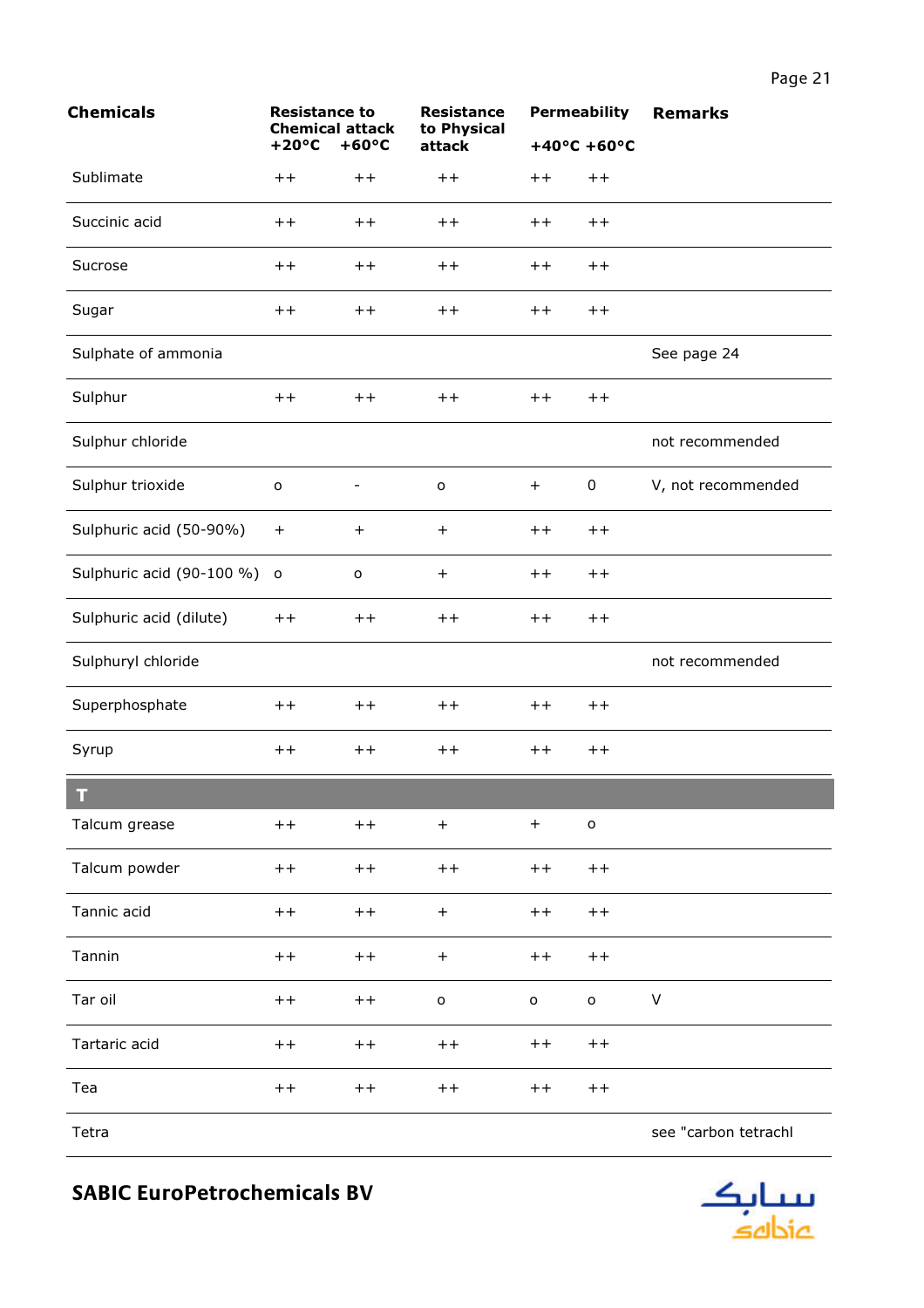| <b>Chemicals</b>              | <b>Resistance to</b><br><b>Chemical attack</b><br>$+60^{\circ}C$<br>$+20^{\circ}C$ |       | <b>Resistance</b><br>to Physical | <b>Permeability</b> |                          | <b>Remarks</b>  |
|-------------------------------|------------------------------------------------------------------------------------|-------|----------------------------------|---------------------|--------------------------|-----------------|
|                               |                                                                                    |       | attack                           |                     | $+40^{\circ}$ C +60°C    |                 |
| Tetra-ethyl lead              |                                                                                    |       |                                  |                     |                          |                 |
| Tetra-ethyl lead              |                                                                                    |       |                                  |                     |                          |                 |
| Tetrahychloroethane           | $+ +$                                                                              | $++$  | $+$                              |                     |                          |                 |
| Tetrahydrofuran               | $^{\mathrm{+}}$                                                                    | $++$  | $\mathsf{o}$                     | $\qquad \qquad -$   | $\overline{\phantom{a}}$ |                 |
| Tetralin                      | $+ +$                                                                              | $++$  | $\ddot{}$                        |                     | $\overline{\phantom{a}}$ |                 |
| Thallium salts                |                                                                                    |       |                                  |                     |                          | See page 24     |
| Thio(sodium thiosulphate)     |                                                                                    |       |                                  |                     |                          | See page 24     |
| Thioglycolic acid             | $++$                                                                               | $++$  | $+$                              | $\mathsf{o}$        | o                        | $\vee$          |
| Thionylchloride               |                                                                                    |       |                                  |                     |                          | not recommended |
| Thiophene                     | $^{\mathrm{+}}$                                                                    | $+ +$ | $\mathsf{o}$                     |                     |                          |                 |
| Thomas meal                   | $+ +$                                                                              | $++$  | $+ +$                            | $++$                | $++$                     |                 |
| Tin compounds                 |                                                                                    |       |                                  |                     |                          | See page 24     |
| Titanium tetrachloride        |                                                                                    |       |                                  |                     |                          | not recommended |
| Titanium white                | $++$                                                                               | $++$  | $++$                             | $++$                | $+ +$                    |                 |
| Toluene (toluol)              | $++$                                                                               | $++$  | $+$                              |                     |                          | $\vee$          |
| Tomato juice                  | $++$                                                                               | $++$  | $++$                             | $+ +$               | $++$                     |                 |
| Toothpaste                    | $+ +$                                                                              | $++$  | $\boldsymbol{+}$                 | $+$                 | $+$                      |                 |
| Transformer oil               | $+ +$                                                                              | $++$  | $+$                              | $\mathsf{o}$        | $\mathsf{o}$             |                 |
| Trichloro-acetic acid         | $+ +$                                                                              | $++$  | $\mathsf{o}$                     | $+0$                | $\mathsf{v}$             |                 |
| Trichlorobenzene<br>(benzole) | $+ +$                                                                              | $++$  | $+$                              |                     |                          |                 |
| Trichloroethane               | $+ +$                                                                              | $++$  | $\boldsymbol{+}$                 |                     |                          |                 |
| Trichloroethylene             | $++$                                                                               | $++$  | $\boldsymbol{+}$                 |                     | $\overline{\phantom{a}}$ |                 |

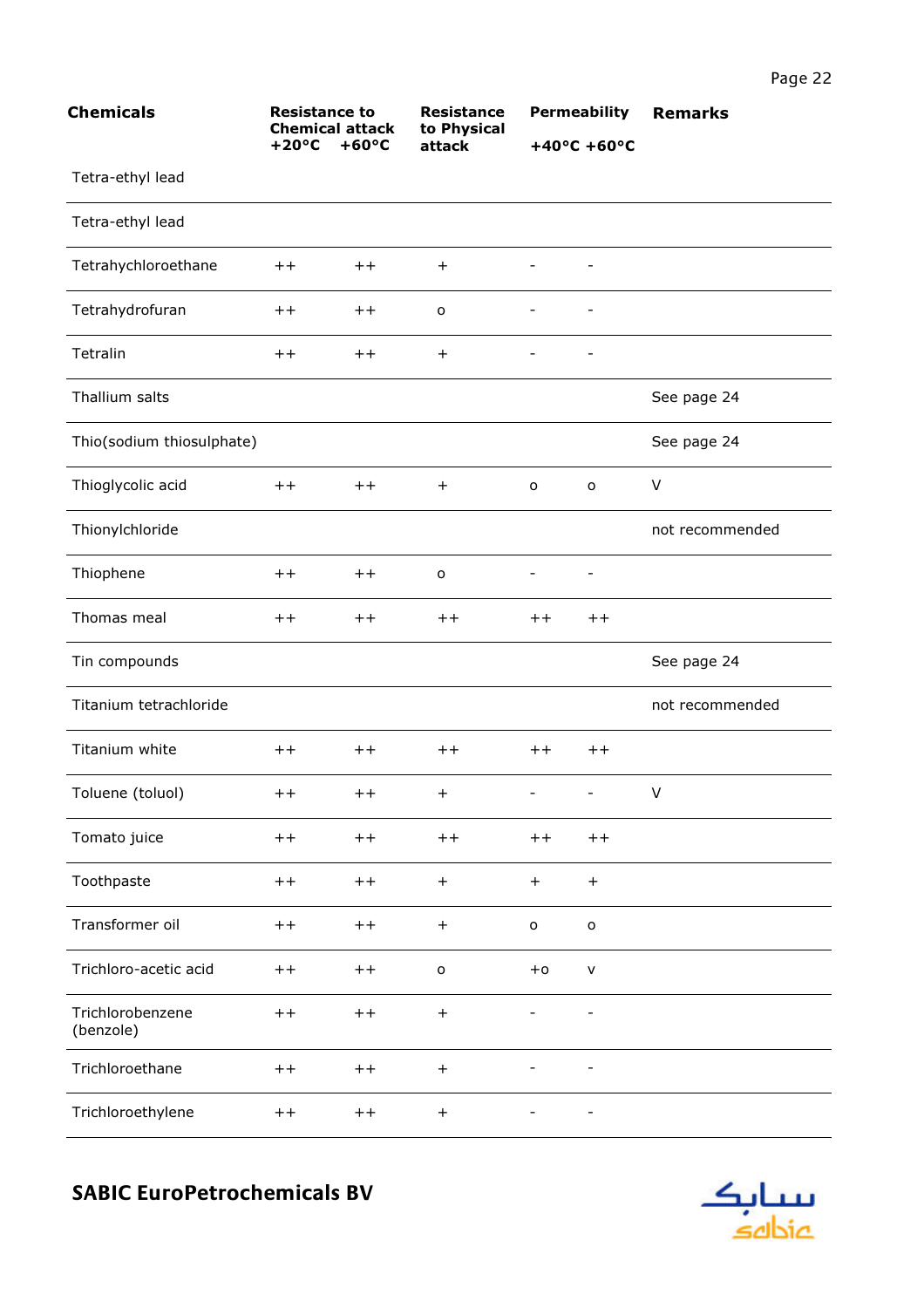| <b>Chemicals</b><br><b>Resistance to</b><br>$+20^{\circ}C$<br>$+60^{\circ}C$ | <b>Chemical attack</b> |       | <b>Resistance</b><br>to Physical<br>attack | <b>Permeability</b>      |                          | <b>Remarks</b>         |
|------------------------------------------------------------------------------|------------------------|-------|--------------------------------------------|--------------------------|--------------------------|------------------------|
|                                                                              |                        |       |                                            | $+40^{\circ}$ C +60°C    |                          |                        |
| Tricresylphosphate                                                           | $++$                   | $++$  | $\mathsf{o}$                               | $+$                      | $+$                      |                        |
| Triethanolamine (turkey<br>red oil)                                          | $+ +$                  | $+ +$ | $\mathsf{o}$                               | $+ +$                    | $++$                     |                        |
| Turkey red oil                                                               | $++$                   | $++$  | $+$                                        | $+$                      | $+$                      |                        |
| Turpentine                                                                   | $++$                   | $++$  | $\ddot{}$                                  | $\overline{\phantom{a}}$ | $\overline{\phantom{a}}$ |                        |
| Turpentine (synthetic)                                                       | $++$                   | $++$  | $+$                                        | o                        | $\qquad \qquad -$        |                        |
| Turpentine varnish                                                           | $++$                   | $++$  | $+$                                        | $\mathsf{o}$             | $\overline{\phantom{a}}$ | O2, not recommended    |
| $\begin{array}{c} \mathbf{U} \end{array}$                                    |                        |       |                                            |                          |                          |                        |
| Urea                                                                         | $++$                   | $++$  | $++$                                       | $+ +$                    | $++$                     |                        |
| $\overline{\mathbf{V}}$                                                      |                        |       |                                            |                          |                          |                        |
| Vanilla extract                                                              | $++$                   | $++$  | $+$                                        | $\mathsf{o}$             | $\mathsf{o}$             | V                      |
| Varnish                                                                      |                        |       |                                            |                          |                          | see terpentine varnish |
| Vaselin                                                                      | $++$                   | $++$  | $+$                                        | $+$                      | $\mathsf{o}$             |                        |
| Vinegar                                                                      | $++$                   | $++$  | $++$                                       | $++$                     | $++$                     |                        |
| Vinylchloride                                                                | $++$                   | $++$  | $\ddot{}$                                  | -                        | $\overline{\phantom{a}}$ |                        |
| W                                                                            |                        |       |                                            |                          |                          |                        |
| Waterglass                                                                   | $++$                   | $++$  | $\ddot{}$                                  | $+ +$                    | $++$                     |                        |
| Wax: beeswax                                                                 | $+ +$                  | $++$  | $\begin{array}{c} + \end{array}$           | $+$                      | $+$                      |                        |
| Wax: carnauba wax                                                            | $++$                   | $++$  | $+$                                        | $+$                      | $+$                      |                        |
| Wax: mineral-oil wax                                                         | $++$                   | $++$  | $\begin{array}{c} + \end{array}$           | $+$                      | $\mathsf{o}$             |                        |
| White lead                                                                   | $+ +$                  | $++$  | $+ +$                                      | $+ +$                    | $+ +$                    |                        |
| White spirit                                                                 | $+ +$                  | $+ +$ | $\begin{array}{c} + \end{array}$           | $\mathsf{o}$             |                          |                        |
| $\boldsymbol{\mathsf{X}}$                                                    |                        |       |                                            |                          |                          |                        |
| Xylene (xylol)                                                               | $+ +$                  | $+ +$ | $\boldsymbol{+}$                           |                          |                          |                        |

 $\mathbf{Y}$